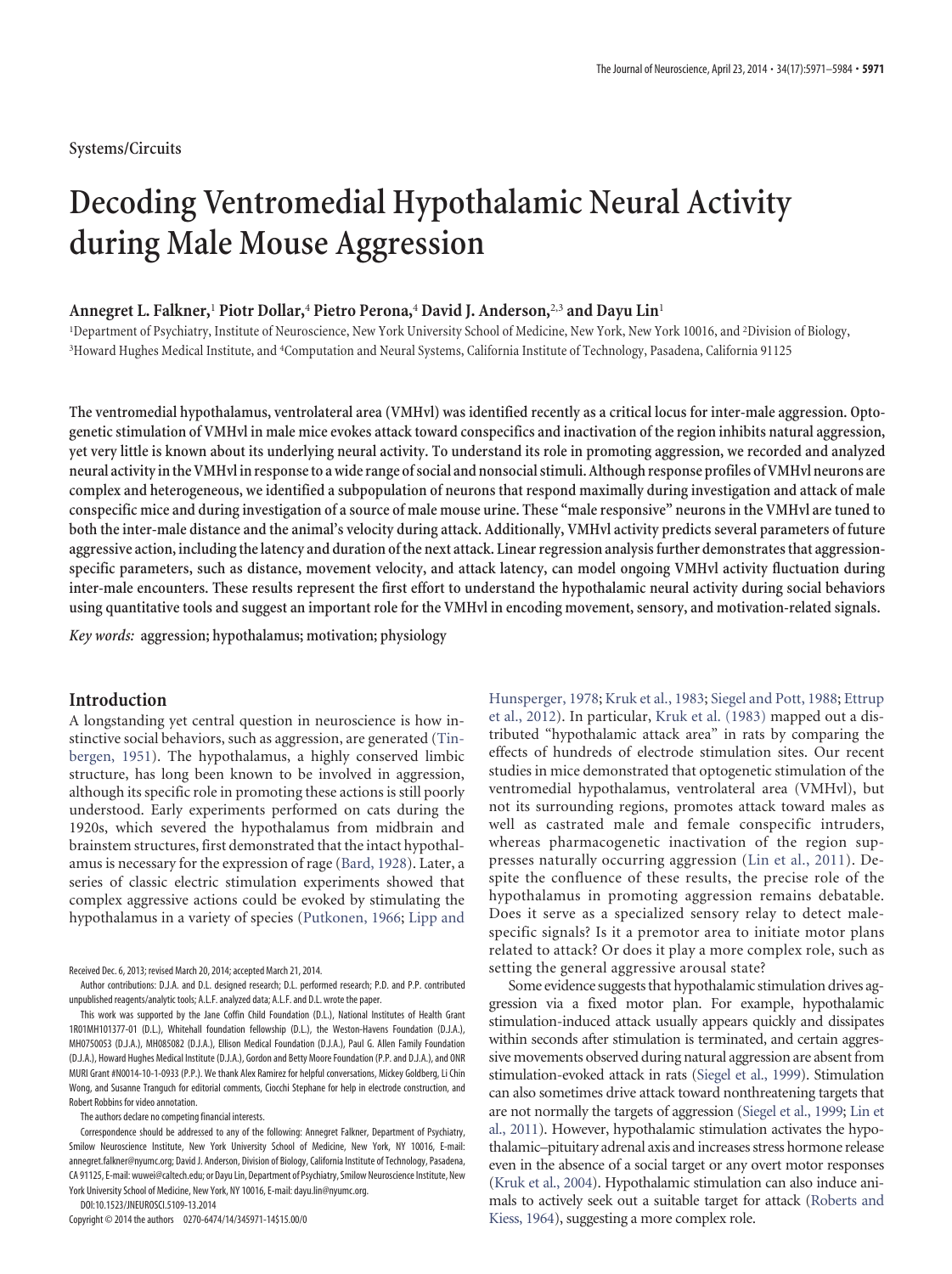Despite the wealth of functional manipulation data generated in the hypothalamus, few studies attempted to understand its function through electrophysiology. We recently performed chronic *in vivo* recordings of VMHvl activity in male mice, demonstrating differential responses to males and females: although agonistic interactions with males induce increased VMHvl activity in male mice, sexual interactions with females cause suppression of VMHvl activity [\(Lin et al., 2011\)](#page-13-5). Here we further analyze these and other data to quantify the relationship between VMHvl activity and sensory and movement parameters during male interaction. Our analysis reveals that VMHvl neurons not only respond strongly to ongoing male-derived olfactory inputs and attack related movements but also predict several parameters of future attacks. Thus, we suggest that the VMHvl plays a role in transforming relevant sensory cues into motivational signals that predict upcoming aggressive events. This finding represents a step toward understanding hypothalamic functioning during complex social interactions.

## **Materials and Methods**

#### *Animals*

All test animals used in this study were adult proven breeder C57BL/6 male mice (Charles River Laboratories). Mice were singly housed under a reversed 12 h light/dark cycle for at least 1 week before the test. Stimulus animals were group-housed adult BALB/c or C57BL/6 male, female, and castrated male mice (Charles River Laboratories or The Jackson Laboratory). The care and experimental manipulation of the animals was performed in accordance with National Institutes of Health guidelines and approved by the California Institute of Technology Institutional Animal Care and Use Committee.

#### *Electrophysiological recording and behavior annotation*

Methods for physiological recording in freely moving animals were described previously [\(Lin et al., 2011\)](#page-13-5). Briefly, a movable bundle of 16 tungsten microwires (13  $\mu$ m in diameter each; California Fine Wire) was implanted into the VMHvl during stereotactic surgery. Two weeks after initial implantation, on days of recording sessions, a light-weight head stage was attached to the implanted electrode, and signals were streamed into a commercial acquisition system through a torqueless, feedbackcontrolled commutator (Tucker Davis Technology). During recordings, test animals remained in the home cage and were allowed to freely interact with sequentially presented intact and anesthetized males, females, castrated males, novel objects (e.g., a clean dish or a plastic tube), mouse urine presented on a sterile Petri dish, and food ( peanuts or crackers). Anesthetized males were immobilized with an injection of 0.3 cc of a ketamine (100 mg/kg) and xylazine (10 mg/kg) mixture. Stimulus presentation order was pseudorandomized, although similar stimuli (e.g., intact male and anesthetized male) were not presented sequentially. Each recorded stimulus presentation consisted of a brief period alone in the home cage ( pre-interaction phase, 1–5 min), followed by interaction in the home cage (during-interaction phase, 4 –15 min), followed by stimulus removal ( post-interaction phase, 1–5 min). Stimuli for each type (e.g., a male mouse) were presented multiple times across the recording session, and responses across stimulus class were pooled for analysis. Digital infrared video recordings of animal behavior from both side- and top-view cameras were simultaneously recorded at  $640 \times 480$  pixel resolution at 25 frames/s (Streampix; Norpix). Video frame acquisition was triggered by a transistor–transistor logic pulse from the acquisition system to achieve synchronization between the video and the electrophysiological recording. Spikes were sorted using commercial software (OpenSorter; Tucker Davis Technology) based on principal component analysis. Unit isolation was verified using autocorrelation histograms. To consider the recorded cell as a single unit, we imposed four criteria: (1) cells had to have a signal-to-noise ratio  $>3$ ; (2) spike shape had to be stable throughout the recording; (3) the response had to be repeatable during multiple stimulus presentations; and (4) the percentage of spikes occurring with interspike intervals <3 ms (the typical refractory period

for a neuron) in a continuous recording sequence had to be  $\leq 0.1\%$ . Each brain location was recorded one to three times before the screw was carefully adjusted to advance the electrode by 70  $\mu$ m. This was necessary because of the extremely small size of the mouse VMHvl subnucleus. Our analysis included recordings from 18 unique locations in five mice obtained on 36 recording days. If the same location was recorded on 2 separate days, it was only included for analysis if a minimum of 3 d had passed between recordings, to minimize the chance that individual neurons would be recorded more than once; in general, patterns of cell activities across channels were different between these adjacent sessions.

Of the 301 initially recorded units ( $n = 18, 81, 12, 71, 119$  neurons for animals 1 through 5, respectively), 232 were identified as well isolated single units. The 69 remaining neurons were classified as multiunits. Although absolute firing rates for multiunits were slightly but consistently higher in magnitude than their single-unit counterparts, we found no qualitative difference between the response profiles of single units and multiunits during 15 relevant behaviors tested ( $p > 0.05$ , paired *t* test for each behavior tested independently), and thus units were pooled for analyses. Additionally, we repeated each analysis using single units and found no qualitative difference in results compared with those performed based on combined single and multiunits (data not shown).

Custom software written in MATLAB (Mathworks) was used to facilitate manual annotation of mouse behavior using side- and top-view videos (http://vision.ucsd.edu/~[pdollar/toolbox/doc/index.html\)](http://vision.ucsd.edu/~pdollar/toolbox/doc/index.html). A total of 10,000 min of videos was carefully analyzed on a frame-by-frame basis to score relevant behaviors. Custom tracking software written in MATLAB was used to determine the instantaneous positions of the recorded mouse and other social stimuli based on top-view videos [\(Dollar](#page-12-2) [et al., 2010\)](#page-12-2). These locations were also used to compute instantaneous measures of inter-animal distance, velocity, and acceleration. For social interactions, investigation was defined as nose-to-face, nose-to-body, or nose-to-urogenital contact. For object and urine stimulus presentations, investigation was defined by nose contact to the foreign body. Attacks were defined by a suite of actions initiated by the resident toward the male intruder, which included lunges, bites, tumbling, and fast locomotion episodes between such behaviors. Episodes of attack and investigation have readily distinguishable movement parameters: although both behaviors occur when the resident is close to the intruder, the animals' velocity is much higher during attack. Attack episodes had a mean distance of 73.0 pixels and a mean velocity of 12.9 pixels/frame, whereas investigative episodes had a mean distance of 99.7 pixels and a mean velocity of 4.1 pixels/frame. Behavior was classified as general "nonsocial" if animals were not displaying relevant social behaviors or other specific nonsocial behaviors, such as eating, drinking, or grooming. Circle, chase, and approach are within the social behavior repertoire but occur only rarely. Thus, they are not analyzed in detail here and are included in the "other" category [\(Fig. 1](#page-2-0)*A*).

#### *Physiology analysis*

*General firing rate analysis.* All analyses were done using custom-written software in MATLAB. The activity matrix was computed using mean subtracted activity, defined as the mean activity for each behavior minus the average of the mean across all behaviors, and sorted based on the activity during attack. To construct the dendrogram, we performed hierarchical clustering using the mean subtracted activity matrix by calculating the linkage between groups based on the Euclidean distance between mean subtracted activity (using the "linkage" function in MATLAB). Cross-validation of clustering was performed by iteratively halving the data and reclustering and was further validated through use of a secondary *k*-means algorithm.

Peristimulus time histograms (PSTHs) for individual behaviors were computed using 50 ms bins with Gaussian smoothing, unless otherwise noted. When shown, error bars plotted are mean  $\pm$  SEM. Neurons were considered to be acutely attack and investigation selective if the activity during investigation or attack was significantly greater than the activity during interleaved nonsocial periods for that same social stimulus type  $[p < 0.05, t$  test with false discovery rate (FDR) of 0.05]. Male responsive neurons were defined as having significantly increased activity during investigation of males, significantly increased activity during attack of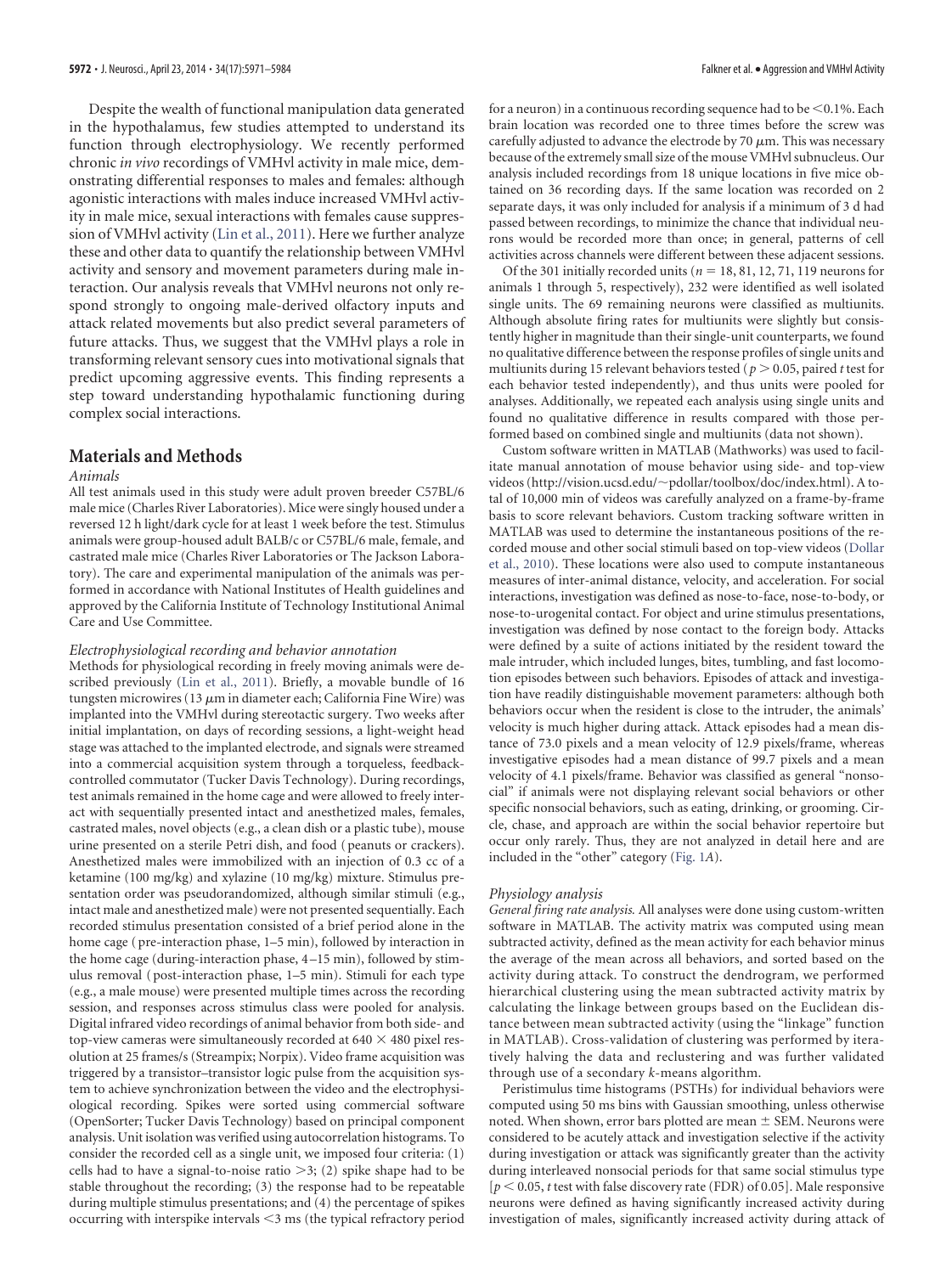

<span id="page-2-0"></span>**Figure 1.** VMHvl response during social and nonsocial interactions. *A*, Schematic of time spent in social and nonsocial behaviors in the presence of each stimulus class (percentage of total time). *B*, Response profiles of VMHvl neurons shown across all stimulus conditions. Heat map shows average mean subtracted firing rate of each VMHvl neuron (*x*-axis) during each behavior ( *y*-axis). Neurons are sorted left to right in descending order according to their average response during attack male ( $n = 161$  neurons tested across all stimulus conditions in 5 animals).*C*, Dendrogram of social and nonsocial behaviors according to hierarchical clustering of activitymatrixshown in*B*exhibitstwo primary clusters.Male-specific behaviors areshown in red, and non-male behaviors are shown in black.

male intruders, or significantly increased activity during both behaviors relative to activity during nonsocial epochs. Change in activity for specific behavioral conditions was computed by subtracting the average activity across interleaved nonsocial periods from the average activity across an individual behavior (i.e., investigation) for each neuron. Comparisons of population activity of firing rates across any specific condition were done using a Wilcoxon's signed-rank test on averaged raw firing rates or activity change relative to nonsocial epochs and compared with a Bonferroni's corrected *p* value threshold.

*Comparison of pre-interaction and post-interaction epochs.* When multiple stimulus presentations for a given type were recorded on the same day, the presentation with the longest post-male period was used to allow for maximal dissipation of signal. We calculated the change in average firing rate of the during-interaction phase and post-interaction phase in reference to the pre-interaction epoch across neurons but within stimulus type. Distributions of spike rate change of during and post periods were assessed for significance using a Student's *t* test.

*Construction of distance–velocity maps.* Distance–velocity maps were computed for each neuron based on raw firing rates controlled by distance and velocity. We used the length of an individual video frame as the time bin for this analysis (40 ms). For each frame, the instantaneous distance between the recorded animal and the stimulus was encoded in pixels. The size of the video frame is 640  $\times$  480 pixels; the animal is  ${\sim}100$ pixels in length excluding the tail, and the cage size is  ${\sim}500$   ${\times}$  260 pixels. The instantaneous velocity of the recorded animal was calculated as the difference in animal position between the last and current frame (pixels per 40 ms). Bins had absolute bounds with 50 pixel spacing for distance and 5 pixels/frame spacing for velocity. Population average distance– velocity maps were constructed by averaging maps of individual neurons at each bin. Distance and velocity tuning curves were computed using mean subtracted activity (e.g., mean activity for a neuron across all values of distance) without respect to the other variable (e.g., distance is computed without sorting for velocity). Importantly, the tuning curve is not the average across the distance or velocity map because variable numbers of data points contribute to each bin in the map. Tuning curves constructed from raw activity were not qualitatively different from mean subtracted activity. Significance of distance and velocity tuning was assessed using Kruskal–Wallis ANOVA.

*Correlating firing rate to attack duration or interval.* Each attack event constitutes a trial. For each neuron, trial-to-trial correlations were computed based on onset response ( $R_{onset}$ ) or response before attack ( $R_{before}$ ) associated with each attack event. The  $\rm R_{onset}$  was calculated as the average firing rate  $-500$  to 500 ms around attack onset;  $R<sub>before</sub>$  is based on the average firing rate 1000 ms before the onset of attack. The inter-attack interval was defined as the natural logarithm of the time elapsed from last attack offset to current attack onset. For each neuron, we calculated the Pearson's product moment correlation coefficient ( $r_{\rm duration}$ ) between  $R<sub>before</sub>$  and attack duration and the relevant  $p$  value across all attack events recorded for the neuron. Similarly,  $r_{\text{interval}}$  was calculated between R<sub>onset</sub> and attack interval. At the population level, we determined whether the distribution of the correlation coefficients for male responsive neurons was significantly different from 0 using a *t* test. For purposes of visualization (see [Fig. 6](#page-8-0)*A*,*D*), attack episodes for each neuron were divided into quartiles within each neuron, based on the inter-attack interval or attack duration and averaged across neurons to produce the PSTH; this separation was not used for calculation of  $r_{\text{interval}}$  and  $r_{\text{duration}}$ .

*Attack latency analysis.* To examine the relationship between attack latency and instantaneous firing rate, we binned each neuron by time (bin size of 1 s) and assigned each bin a corresponding attack latency based on the time from each current bin until the next attack. For each neuron, we calculated the  $r_{\text{latency}}$  and  $p$  value for vectors of instantaneous firing rates and instantaneous attack latencies for all time bins excluding attack period. To construct the distance–velocity heat map during shortlatency and long-latency periods, we extracted the distance, velocity, activity, and latency to next attack for each video frame. Frames were divided into short-latency (latency  $\leq$  median latency) and long-latency  $(latency$   $>$  median latency) trials, and average activity was plotted separately as a function of distance and velocity for both short- and longlatency trials and then averaged across neurons. The difference map  $(short latency - long latency)$  was computed for each neuron and then averaged across neurons.

*Parameter selection and linear regression analysis.* We modeled the activity of each neuron using linear regression and determined parameters using an L1-regularized cost function [\(Tibshirani, 1996\)](#page-13-9). For each neuron, we computed a vector of spiking activity across the entirety of the inter-male encounter in bins of 1000 ms and created a series of potential regressor vectors from relevant behavioral variables associated with these time bins. Movement parameters consisted of inter-male distance, resi-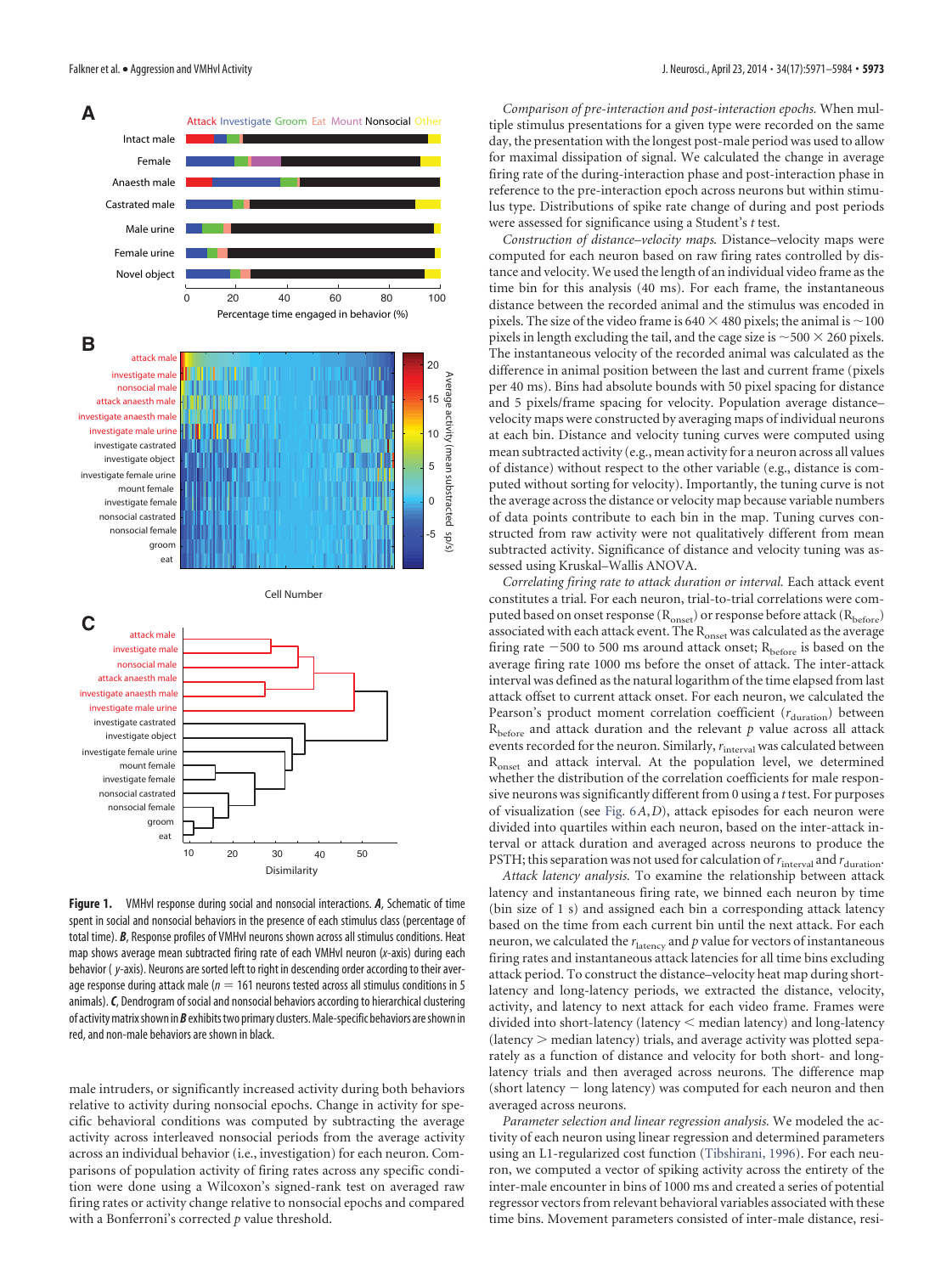dent and intruder velocity, and resident and intruder acceleration. Aggression timing parameters consisted of latency to attack, latency from the previous attack, and elapsed time from introduction of the intruder. Aggression-irrelevant parameters consisted of latency to next groom and latency from the previous groom. To determine which of these variables has the strongest effects in the model, we used the lasso algorithm [\(Tib](#page-13-9)[shirani, 1996\)](#page-13-9). The lasso removes redundant predictors by constraining the L1 norm of the optimal parameter values to be less than an arbitrary penalty. This penalty is zero for the maximally "sparse" model, which contains no regressors, and infinite for the "full" model which corresponds to linear regression. We chose the penalty by determining the sparsest model with the best predictive power (within 1 SE of the minimum mean squared error) on cross-validated data (fivefold crossvalidation). This procedure was applied to each neuron to determine its nonzero parameters and associated regressors. We examined whether parameters were likely to contribute to neural activity in a consistent direction (i.e., positively or negatively correlated) by comparing the distribution of nonzero parameters selected by the lasso regression with the null distribution (*t* test).

Using the five parameters most commonly included in the sparse lasso model, we assessed the significance of coefficients using a generalized linear model with the following form:

Firing rate =  $(A \times \text{Distance}) + (B \times \text{Resident Velocity}) +$ 

 $(C \times$  Intruder Velocity) +  $(D \times$  Attack Latency) +

 $(F \times$  Elapsed Time) + constant.

We fit coefficients *A–F* for each neuron and assessed the significance of each coefficient using an *F* test, which determines whether an individual regressor has an effect after accounting for the effects of all other regressors in the model.

#### **Results**

We recorded and analyzed the activity of 301 neurons in the VMHvl from five C57BL/6 adult male mice in their home cages. Among these neurons, 104 cells were included in a previous report [\(Lin et al., 2011\)](#page-13-5) but not analyzed in the detail reported here. Recording sites were confirmed histologically after completion of electrophysiological data collection [\(Lin et al., 2011\)](#page-13-5). Only animals (5 of 30) with all electrodes confined within the VMHvl were used for analysis. During each recording session, the recorded mouse was tested with a wide variety of social and nonsocial stimuli in its home cage. Social stimuli used in the study were male, female, anesthetized male, or castrated male mice. Nonsocial sensory stimuli included food, novel objects, and male or female mouse urine. Simultaneously acquired side- and top-view videos were manually annotated on a frame-by-frame basis to detect specific behaviors, including investigation, attacking, mounting, grooming, and eating. Additionally, the instantaneous positions of the resident and intruder mice were tracked offline using top-view video with custom software, which was then used to determine inter-animal distance, as well as the instantaneous velocity and acceleration of resident and intruder mice. Differences in the number of units included in each analysis reflect exclusion of some neurons as a result of insufficient numbers of trials for particular behaviors (e.g., attack or groom). Several sessions did not yield reliable tracking information, so neurons recorded during these sessions were eliminated whenever tracking data was required for analysis.

To initially characterize the frequency of behaviors, we examined the distributions of specific behaviors during social and nonsocial interactions across animals [\(Fig. 1](#page-2-0)*A*). In the presence of social stimuli, resident mice spend 10 –20% of the interaction phase attacking, mounting, and investigating these social stimuli [\(Fig. 1](#page-2-0)*A*, red, magenta, and blue, respectively). When not engaged in social interaction, animals spent the majority of time engaged in general nonsocial behaviors [\(Fig. 1](#page-2-0)*A*, black) or performing specific nonsocial actions, such as grooming or eating [\(Fig. 1](#page-2-0)*A*, green, orange). Behaviors designated as other include those that were difficult to classify or were rare, such as chasing and circling.

The animals tested were all highly aggressive during interactions with intact males, with the average rate of attack across animals ranging from 2.52 to 7.90 attacks/min. The average number of attacks (reported as mean  $\pm$  SEM) across recording sessions was  $14.20 \pm 2.78$  attacks (animal 1,  $n = 15$  sessions), 23.38  $\pm$  3.72 attacks (animal 2,  $n = 16$  sessions), 54.57  $\pm$  4.37 attacks (animal 3,  $n = 3$  sessions),  $32.79 \pm 5.19$  attacks (animal 4,  $n = 14$  sessions), and 29.86  $\pm$  5.68 attacks (animal 5,  $n = 14$ sessions). Because of these high levels of aggression across animals, the goal of these experiments was not to quantify individual differences in aggression but instead to examine how neural activity is related to the generation of instantaneous behavior across multiple stimulus conditions.

# **VMHvl neurons are maximally responsive during male–male social behaviors**

We analyzed the average firing rates during each of 15 social and nonsocial behaviors of recorded neurons in the VMHvl [\(Fig. 1](#page-2-0)*A*). Relevant social behaviors included attack and investigation of a male intruder, attack and investigation of an anesthetized male, investigation of a castrated male, and mounting and investigation of a female. Nonsocial behaviors included non-interactive epochs in the presence of a male, castrated male, or female, as well as investigation of a source of either male or female mouse urine or a novel object introduced into the home cage. The average firing rate of VMHvl neurons across all behaviors was low (mean  $\pm$  SEM firing rate, 3.23  $\pm$  0.27 spikes/s;  $n = 301$ ), and the average activity in the home cage during the prestimulus epoch was even lower (mean  $\pm$  SEM firing rate, 2.77  $\pm$  0.27 spikes/s; *n* = 301), but individual neurons exhibited increased activity during specific behaviors. For neurons that were tested across all 15 analyzed behaviors ( $n = 161$ ) during both social and nonsocial conditions, we plotted the average activity of each behavior across neurons after subtracting the mean activity across all behaviors within neurons [\(Fig. 1](#page-2-0)*B*) and used a binary hierarchical clustering algorithm to explore the relationship between firing rate change and individual behaviors [\(Fig. 1](#page-2-0)*C*). The height of the split between clusters along the *x*-axis represents the dissimilarity between the behaviors connected. The behaviors could be separated into two key clusters based on the activity of the neurons [\(Fig. 1](#page-2-0)*C*). One cluster contained all of the behaviors during male interactions, including aggressive and investigative interactions with both intact and anesthetized males, nonsocial epochs while males were present, and interactions with male mouse urine. The other key cluster contained all remaining behaviors, including interactions with females and castrated males, as well as nonsocial behaviors, such as interacting with an object or female mouse urine, eating, and grooming. Cluster stability was assessed through cross-validation. Neural data were iteratively halved and reclustered using only half of the data. Of 50 clustering trials, 46 of 50 exhibited an identical split between male and non-male associated stimuli. Deviations in 4 of 50 trials were modest and consisted only of changes in clustering for nonsocial male (three trials) or investigate male urine (two trials), which grouped with the non-male cluster. In addition, identical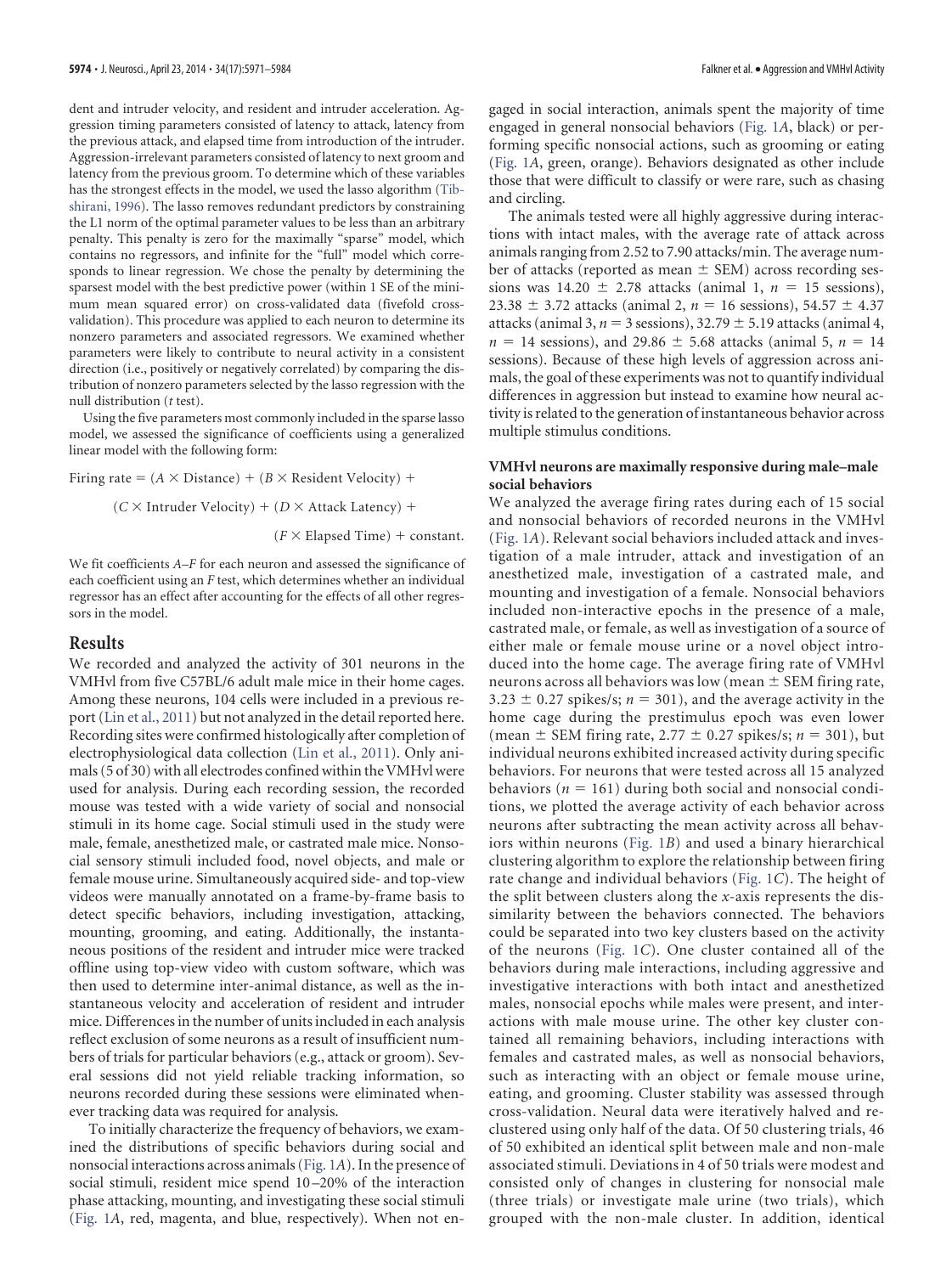

<span id="page-4-0"></span>**Figure 2.** VMHvl neurons transiently increase activity during attack and investigation of male mice. *A*, *B*, PSTH of an example neuron (*A*) and population average (*B*) of activity of male responsive neurons during attack (red) and investigation (blue) shown aligned to the onset (left) and offset (right) of behavior.  $(n = 105$  neurons in 5 animals). Error bar is SEM, and bin width for all PSTHs is 50 ms with Gaussian smoothing. *C*, Average VMHvl cell activity during attack male is not significantly different from that during investigating male. Red circle indicates example cell shown in *A*. *D*, Distribution of the difference in activity between attack/ investigation and interleaved nonsocial periods of male responsive neurons. Red, blue, and green dots show attack, investigation, and dual responsive cells, respectively ( $n = 105$ ).

grouping was observed using an alternative clustering algorithm (*k*-means clustering using partitioning into two groups). This behavioral grouping demonstrates that, although neuronal responses across the behaviors tested showed heterogeneity, the pattern of VMHvl activity during encounters with male-related stimuli is readily distinguishable from activity observed during non-male-specific behaviors.

VMHvl cells exhibited acute increases in activity during specific male social behaviors relative to the ongoing activity before the onset of these behaviors. Both in single neurons [\(Fig. 2](#page-4-0)*A*) and across the population [\(Fig. 2](#page-4-0)*B*), we observed that neural activity in a PSTH aligned to specific behaviors increased at the onset of both investigation [\(Fig. 2](#page-4-0)*A*,*B*, blue trace) and attack [\(Fig. 2](#page-4-0)*A*,*B*, red trace) and returned to baseline after the cessation of the behaviors. For each neuron, we compared the spike rate distribution during investigation or attack with the distribution of spike rates of interleaved nonsocial episodes using a *t* test. One hundred five of 267 (39.3%) neurons recorded during intact male stimulus presentations exhibited significantly increased activity during attack, investigation, or both (*t* test corrected for Benjamini–Hochberg FDR at 0.05). Among these significant male responsive neurons, approximately half showed increases for both behaviors (49.5%, 52 of 105; [Fig. 2](#page-4-0)*D*, green dots). A subset (27 of 105 neurons, 25.7%; [Fig. 2](#page-4-0)*D*, red dots) responded only during attack, and 26 of 105 (24.8%; [Fig. 2](#page-4-0)*D*, blue dots) increased only during investigation. The mean  $\pm$  SEM increase during attack in male responsive neurons was 2.97  $\pm$  0.27 spikes/s ( $n = 79$ ), and the mean  $\pm$  SEM increase during investigation was  $3.54 \pm 0.39$  spikes/s ( $n = 78$ ). Across the population of male responsive neurons, the average activity of VMHvl cells during investigation of male intruders and attack of male intruders was not significantly different [\(Fig.](#page-4-0) [2](#page-4-0)*C*;  $p = 0.693$ , Wilcoxon's signed-rank test,  $n = 105$ ).

Approximately 11.6% of VMHvl cells showed significantly decreased activity during either male attack or investigation (*t* test with FDR of 0.05). Responses during male investigation and attack are generally of the same direction; only 8 of 267 cells recorded during interactions with intact males showed opposing response patterns during these two behaviors. The change in activity during attack and investigative behaviors (average activity during investigation or attack minus average activity during non-social period) is correlated across the population [\(Fig. 2](#page-4-0)*D*;  $r^2$  = 0.423,  $p \ll 0.001$ , least-squares regression). Together, these data suggest that VMHvl activity encodes acute changes in malerelevant sensory information and are not exclusively active during attack.

We found male responsive neurons in each of the five animals we recorded during interactions with intact males (12 of 18, 23 of 79, 4 of 10, 34 of 59, and 32 of 101 male responsive neurons in animals 1–5, respectively). Although the extremely small size of the VMHvl makes it difficult to assess anatomical clustering of recorded neurons along the mediolateral axis, we did observe a tendency for a higher proportion of male responsive neurons when implantations were biased toward the posterior part of VMHvl. Two animals with implantations ranging from bregma  $-1.64$  to  $-1.88$  mm had a higher percentage of male responsive neurons (12 of 18, 66.7%; and 34 of 59, 57.6%), whereas the two animals with the most anteriorly located implantations ranging from bregma  $-1.34$  to  $-1.47$  mm had a smaller proportion of male responsive neurons (23 of 79, 29.1%; and 4 of 10, 40.0%). This anatomical bias is consistent with the observation that inhibition of the posterior VMHvl has a stronger effect on suppressing inter-male aggression than suppressing the anterior VMHvl [\(Lin et al., 2011\)](#page-13-5).

## **Male responsive neurons in the VMHvl respond to male conspecific olfactory cues**

What drives neurons in the VMHvl to respond when the mouse is investigating a male conspecific? Potential causes include sensory variables, such as the sight and sound of a moving animal, conspecific olfactory cues, and the motor act of investigation. To distinguish which cue(s) drives VMHvl neural responses, we used a series of social and nonsocial stimuli to control for the contribution of sensory inputs of different modalities [\(Fig. 3](#page-5-0)*A*). To control for sensory stimulation of auditory and movement cues, we compared stimulus presentations using anesthetized males versus "intact" moving males, because anesthetized males produce no movement or sound as confirmed by our sound recording of an anesthetized male across a range of frequencies, with and without the presence of the resident male. Castrated males, whose lack of testosterone causes them to have reduced production of male-specific pheromones [\(Bruce, 1965;](#page-12-3) [Novotny et al.,](#page-13-10)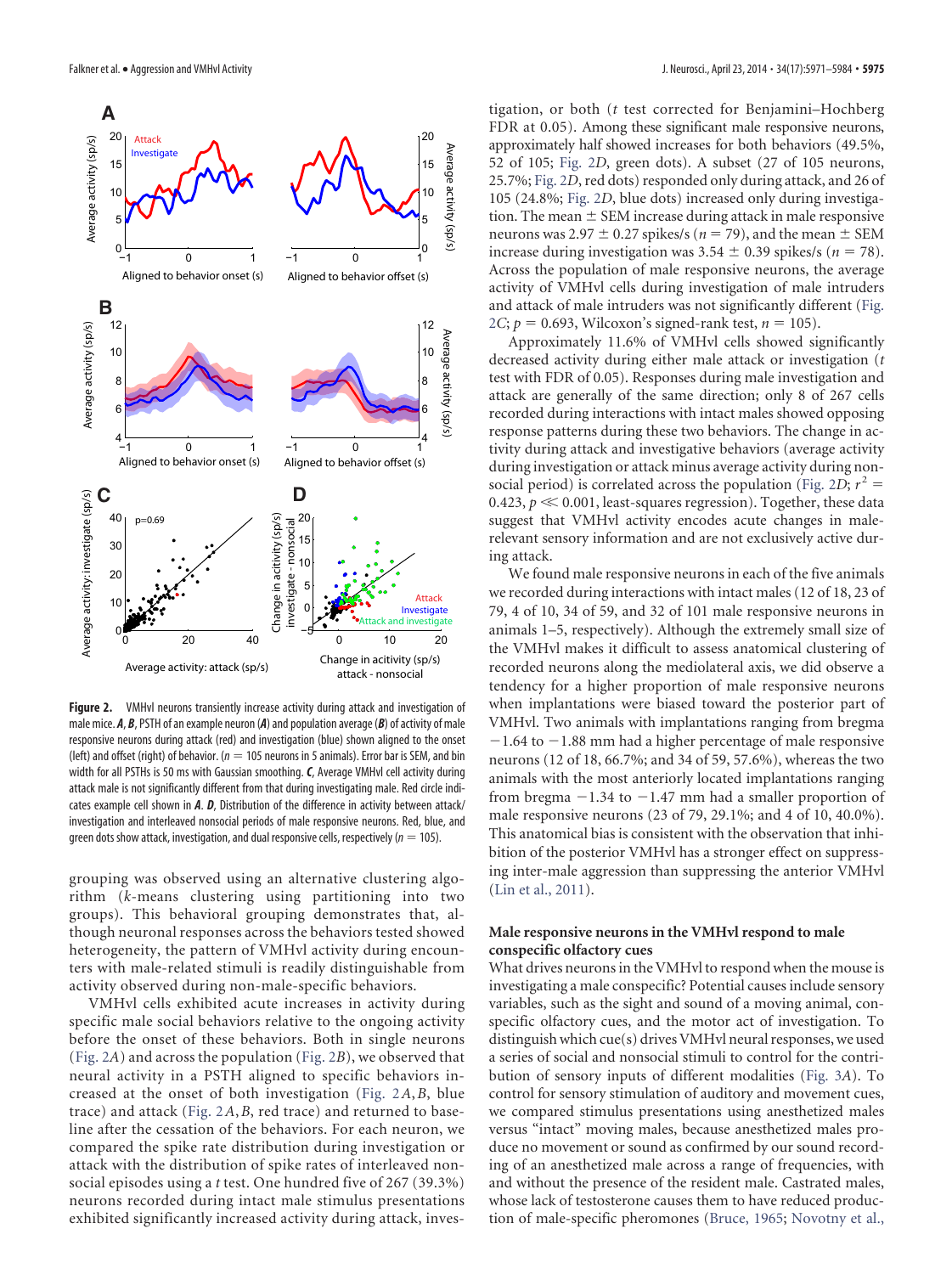

<span id="page-5-0"></span>Figure 3. VMHvl neurons respond to male-derived olfactory cues. A, Test stimuli to control for sensory modality included intact male (red), anesthetized male (blue), castrated male (black), female (purple), male mouse urine (orange), and object (green). Color conventions are consistent across the panels. *B*, Population PSTH showing activity of male responsive neurons during investigation of various stimuli listed in *A*. Responses are aligned to investigation onset (left) and investigation offset (right). Bin size is 50 ms.  $\epsilon$ –F, Comparison of activity change in male responsive neurons during investigation of varioustestedstimuli.Activity change during investigation of an intactmale issignificantly greaterthan activity change during investigation of either an anesthetized male (C,  $n = 82$ ) or a castrated male (D,  $n = 72$ ) but is not significantly different from activity change during investigation of a source of male mouse urine (E,  $n = 75$ ). Activity change during investigation of male urine is significantly greater than that during novel object investigation (*F*,  $n = 75$ ). *G*, Comparison of averaged activity during pre-interaction, during-interaction, and post-interaction epochs.Activity ofmaleresponsive neurons increases during investigationrelativeto pre-interaction epoch andremains elevated afterremoval ofmale-relatedstimuli but not other stimuli (\* $p < 0.05$ , \*\* $p < 0.01$ , \*\*\* $p < 0.001$ , one-sample *t* test using a subpopulation of male responsive neurons tested in each condition; intact male,  $n = 105$ ; anesthetized male,  $n = 79$ ; castrated male,  $n = 65$ ; female,  $n = 102$ ; male urine,  $n = 75$ ; novel object,  $n = 92$ ; all male responsive neurons from  $n = 5$  animals).

[1985\)](#page-13-10), are rarely the subjects of attack, yet they can control for the movement of a social stimulus in the home cage. Interactions with female mice also control for the movement and sound of a social stimulus, but female mice carry distinct odor and social relevance. We also explored neural response to a pure male conspecific odor source (urine in a dish) in the absence of an animal. An object (dish or other novel item) without any odor source was also introduced as a stimulus to control for olfactory unrelated disturbance.

Across the population of male responsive neurons, we observed robust increases in acute activity when resident mice investigated intact males, anesthetized males, and a source of male mouse urine. In contrast, only weak increases in activity were observed during investigation of castrated males or females, and no increase was observed during investigation of a novel object [\(Fig. 3](#page-5-0)*B*). Across the population, we compared changes in activity relative to nonsocial epochs rather than raw activity because stimulus conditions may result in changes in the nonsocial epochs. In a direct neuron-by-neuron comparison of the change in activity [\(Fig. 3](#page-5-0)*C–F*, activity during investigation minus activity during interleaved nonsocial periods) under various stimulus conditions, we found that neurons exhibited a significantly higher change in activity when investigating an intact male compared with investigating an anesthetized male (Fig.  $3C$ ;  $p < 0.01$ , Wilcoxon's signed-rank test,  $n = 82$  male responsive neurons tested for both intact male and anesthetized male; value is significant using Bonferroni's significance threshold corrected for multiple comparisons,  $p < 0.0125$ ) or a castrated male [\(Fig. 3](#page-5-0)*D*;  $p < 0.001$ , Wilcoxon's signed-rank test,  $n = 72$  male responsive neurons tested for intact male and castrated male,  $p < 0.0125$ ). In contrast, we found that the average change in activity was not significantly different between investigation of an intact male and male mouse urine (Fig.  $3E$ ;  $p > 0.05$ ,  $n = 75$  for male responsive neurons tested for both intact males and male mouse urine), although individual neurons may respond selectively. Increased activity during investigation of male urine cannot be attributed to cage disturbance or the motor action of investigation, because the change in activity was significantly higher when mice investigated the urine source compared with a novel object [\(Fig. 3](#page-5-0)*F*;  $p \ll$ 0.001,  $n = 75$  for male responsive neurons tested for both male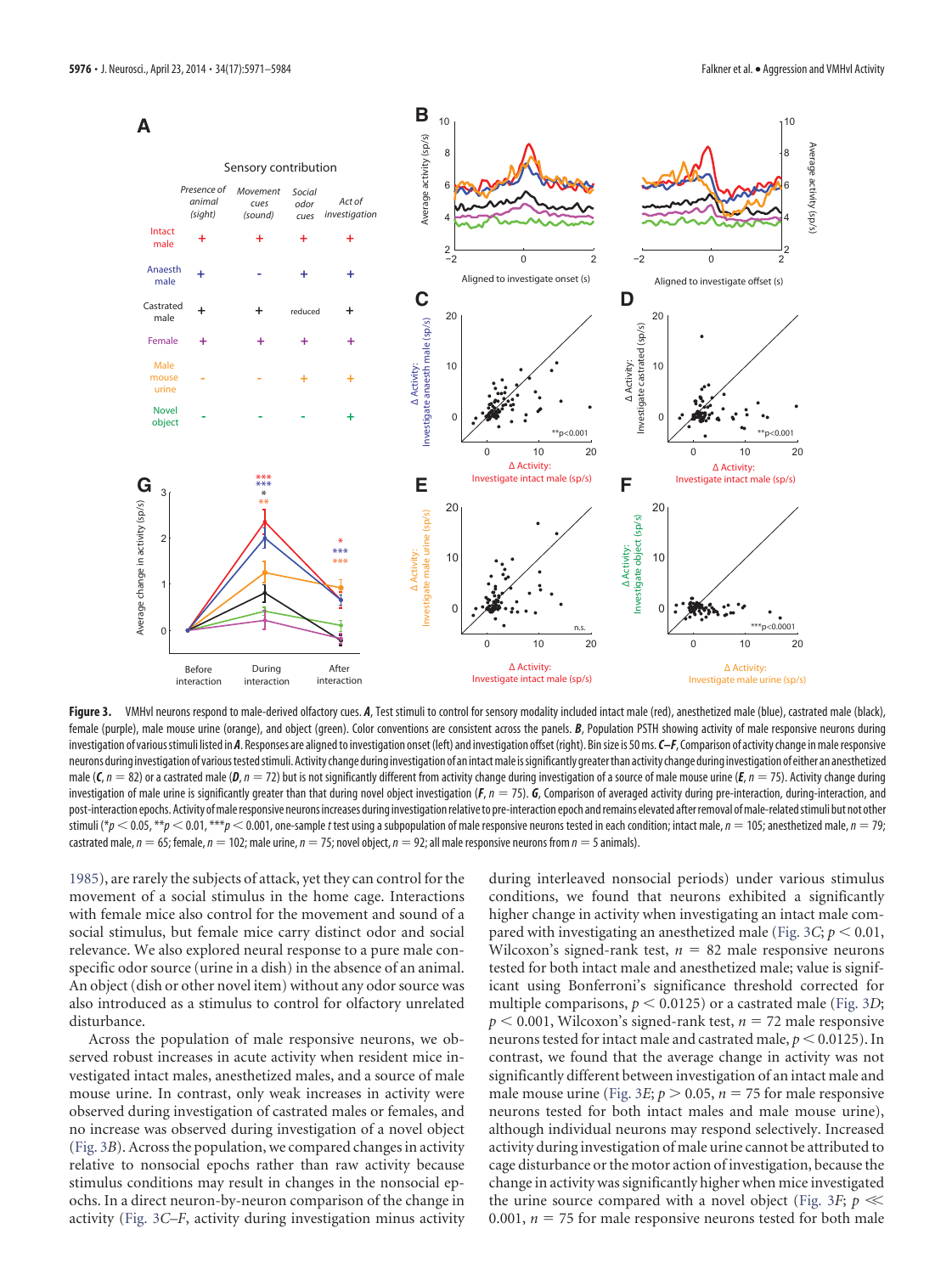

<span id="page-6-0"></span>Figure 4. VMHvl activity of male responsive neurons is modulated by inter-male distance and movement velocity during attack. *A*, *B*, Mean subtracted firing rate as a function of distance (*A*) and velocity (B) for all periods (red) and periods excluding investigation and attack (black). Cell activity is significantly tuned to both parameters when all periods are included, although only distance remains tuned after removing attack and investigation epochs. C, D, Average firing rates of male responsive cells plotted as a function of the distance (50 – 400 pixels using 50 pixel spacing) between the resident and the male intruder and the instantaneous velocity (0-30 pixels/frame using 5 pixels/frame spacing) of the resident mouse for all time bins during inter-male encounters (C) or all time bins excluding investigating and attacking male (*D*).  $E-H$ , Male responsive neurons are also tuned to the distance from a source of male mouse urine even when investigation episodes are excluded, but activity is not modulated by movement velocity during male urine trials. Male responsive neurons are from all five animals (\*\*p  $\ll 0.01$ ,  $n = 95$  neurons in  $A-D$ ,  $n = 75$  neurons in  $E-H$ ).

mouse urine and object,  $p < 0.0125$ , Bonferroni's corrected threshold).

## **VMHvl activity is tuned to inter-male distance and attack-related movement**

The increased response of VMHvl to an intact male compared with a castrated male suggests that male-specific olfactory cues play an important role in driving VMHvl activity. Our observation that male responsive neurons can also respond to male mouse urine further confirms this conclusion. However, we observed small but significantly higher activity during intact male investigation than anesthetized male investigation, suggesting that conspecific sensory cues operating through other modalities (such as hearing and vision) may also play a minor role in modulating VMHvl activity.

Do changes in activity to male-specific stimuli persist after the removal of the stimulus? To address this, we compared the activity in the post-interaction phase, interaction phase, and preinteraction phase. We found that, not only was activity during interaction increased for male stimuli, VMHvl activity was consistently higher during the post-interaction epoch relative to the pre-interaction epoch after removing male-related stimuli [\[Fig.](#page-5-0) [3](#page-5-0)*G*; paired *t* test to compare the before and during and before and after interaction periods, for intact male: red,  $t_{(df)} = 104$ ,  $p \ll$ 0.001 during,  $p < 0.05$  after; for anesthetized male: blue,  $t_{(df)}$  = 78, *p*  $\ll$  0.001 during, *p*  $\lt$  0.001 after; orange:  $t_{(df)} = 74$ , *p*  $\lt$ 0.005 during,  $p \ll 0.001$  after]. Although introducing a castrated male resulted in a small but significant increase during interac-tion [\(Fig. 3](#page-5-0)*G*, during interaction, black;  $t_{(df)} = 64$ ,  $p < 0.01$ ), this activity did not remain elevated after intruder removal (postinteraction,  $p = 0.220$ ); rather, there was a trend toward reduced activity in the post-interaction phase. Finally, introducing or removing a female or a novel object into the animal's cage caused no change in firing after stimulus removal in male responsive neurons [\[Fig. 3](#page-5-0)*G*, magenta for female ( $t<sub>(df)</sub> = 101$ ,  $p = 0.317$ ), green for object  $(t_{(df)} = 91, p = 0.613)$ ].

Because neurons in the VMHvl respond robustly to an odor cue in the absence of a social stimulus, one possibility is that changes in neural activity during attack reflect fluctuating sensory input from male conspecifics. Alternatively, the responses of VMHvl neurons may also be sensitive to aggression-specific movements during inter-male interactions. To examine the relationship between sensory input, motor output, and VMHvl activity in more detail, we extracted the instantaneous inter-male distance and the instantaneous movement velocity for each recording session during male–male interactions. Although velocity fluctuates as the animal moves around the cage, attack motion such as lunging and tumbling consistently corresponds to moments of increased velocity. If olfactory input were the sole determinant of firing rate change during attack, VMHvl activity should covary only with distance (not velocity). Alternatively, if VMHvl firing rate correlates with both distance and velocity, factors other than changes in sensory input contribute to VMHvl activity during attack. We plotted the average spiking activity change as a function of distance [\(Fig. 4](#page-6-0)*A*) or velocity [\(Fig. 4](#page-6-0)*B*) and found that the firing rate is significantly correlated with both parameters, suggesting that response during attack cannot be fully accounted by sensory input alone (Fig.  $4A$ , *B*, red curves;  $p \ll 0.001$  for distance and velocity, Kruskal–Wallis ANOVA,  $n = 95$  male responsive neurons with accurate tracking information). Furthermore, we constructed a heat map to reveal how the instantaneous firing rate averaged across all male responsive neurons varies with both velocity (*x*-axis) and inter-male distance ( *y*-axis) and found that the averaged activity is maximal when the distance between the mice is the least and when velocity is highest [\(Fig. 4](#page-6-0)*C*), which corresponds to both investigation and attack episodes. To determine whether the same relationship between firing rate and ve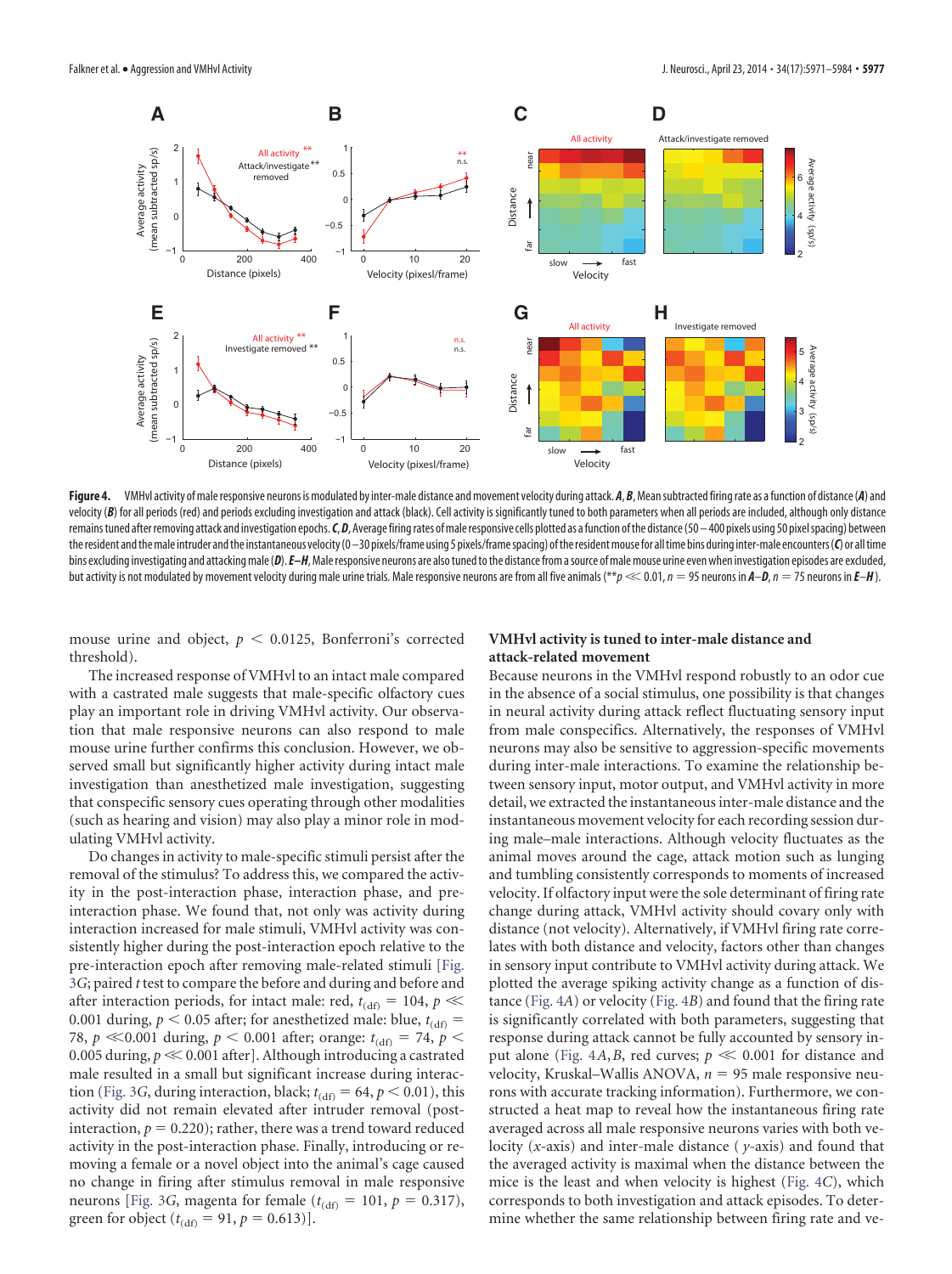locity or distance holds true in the absence of relevant aggressive behaviors that acutely increase VMHvl activity, we replotted the data for the period excluding inter-male investigating and attacking and found that male responsive neurons were still strongly positively tuned to the distance between animals [\(Fig. 4](#page-6-0)*A*,*D*, black curve;  $p \ll 0.001$ ) yet were no longer significantly tuned to velocity [\(Fig.](#page-6-0) [4](#page-6-0)*B*,*D*, black curve;  $p = 0.70$ ). These data demonstrate that increased activity during attack is not only attributable to decreased inter-male distance but also to attack-related movement variables.

Our findings that VMHvl neurons are modulated by the distance from relevant sensory input and not by nonspecific changes in movement velocity were further confirmed by examining activity changes during specific nonsocial stimulus interactions. During interactions with a source of male mouse urine, neuronal activity in male responsive neurons was inversely correlated with distance to the urine source, even when periods of direct investigation of the urine source were eliminated from analyses [\(Fig. 4](#page-6-0)*E*–*H*; inter-male distance, *p*  $\ll$  0.001 for all activity and for activity except for investigation, Kruskal–Wallis ANOVA,  $n = 75$  male responsive neurons with tracking information tested with male mouse urine). However, VM-Hvl activity during nonsocial interaction with a source of male mouse urine is not tuned to the velocity of the resi-

dent mouse ( $p = 0.251$  for all activity,  $p = 0.138$  for all activity excluding investigative epochs). Although the responses of VMHvl neurons are tuned to distance but not velocity during interactions with male urine, activity of VMHvl neurons is tuned to neither distance nor velocity during interactions with a novel object (for distance,  $p = 0.333$  and for velocity,  $p =$ 0.093, Kruskal–Wallis ANOVA test), demonstrating that proximity to a distinct odor cue but not an object in the cage can modulate VMHvl neural activity.

## **VMHvl activity is correlated with parameters related to future and past attack events**

During inter-male encounters, the initiation of attack is often preceded by an investigative phase. Across our recorded behavioral sessions, 20.4% of attacks occurred directly after an investigation episode, although in the majority of cases, investigation was followed by a transition into a nonaggressive nonsocial epoch. If neurons in the VMHvl were merely reporting the specific inter-male distance without respect to any future aggressive episode, then the response during investigation should be similar, regardless of whether the animal attacks in the immediate future. Alternatively, if VMHvl activity signals information about the likelihood of future attack, then the cells may respond more vigorously when investigation is followed by attack. For neurons that significantly increased their response during investigation relative to nonsocial epochs ( $n = 78$  investigate male compared



<span id="page-7-0"></span>**Figure 5.** VMHvl activity during investigation correlates with the likelihood of a future attack. *A*, Population average PSTH of activity during investigating male that was followed either by an attack (red) or a nonsocial behavior (blue). Activity is normalized for each neuron by the average activity across both conditions (investigate to attack and investigate to nonsocial) and includes only investigative episodes that lasted a minimum duration of 250 ms. *B*, Comparison of average neural activity in 250 ms bin at the onset of investigation between investigate to attack and investigate to nonsocial trials (red dots, gray bar in *A*, left) and neural activity in 250 ms bin at the offset of behavior transition to attack or nonsocial (black dots, gray bar in *A*, right;  $n=75$  investigative responsive neurons in 5 animals). One outlier point was removed for visualization. *C*, Scatter plot showing significantly longer median investigation time preceding attack males than those preceding nonsocial behaviors ( $n=36$  sessions). Black lines in  $\bm{B}$  and *C*indicate the line of equality.

with interleaved nonsocial,  $t$  test with FDR of  $\leq 0.05$ ), we sorted neural activity during investigation episodes based on whether each investigative episode was followed by an attack or a nonsocial behavior.We plotted the corresponding PSTHs aligned to the onset or offset of investigation for these two classes of investigative episodes [\(Fig. 5](#page-7-0)*A*) normalized by the average activity across both conditions. Activity in the VMHvl increased at the onset of investigation for both investigation leading to attack and investigation leading to nonsocial behaviors; however, when investigation preceded attack, the onset activity significantly increased relative to investigation leading to nonsocial behavior [\(Fig. 5](#page-7-0)*A*, left). At the offset of investigation, if investigation transitions into attack, VMHvl activity continues to rise, but if investigation transitions into nonsocial behavior, activity returns to preinvestigation baseline [\(Fig. 5](#page-7-0)*A*, right). Across the population, average responses during investigative episodes that preceded attack were significantly higher than those during episodes preceding a nonsocial behavior, for both the onset of the investiga-tive episode [\(Fig. 5](#page-7-0)*B*, red dots; 250 ms after onset,  $t_{\text{(df)}} = 74$ ,  $p <$ 0.05, paired *t* test, mean difference of 1.252  $\pm$  0.61 spikes) and the time interval directly preceding the behavioral transition [\(Fig. 5](#page-7-0)*B*, black dots; 250 ms before offset,  $t_{(df)} = 74$ ,  $p < 0.05$ ).

The resident mouse's behavior also reflected the likelihood of upcoming attack. Across all behavioral sessions, we observed that the median duration of investigative episodes that preceded attack was significantly longer than the duration of investigations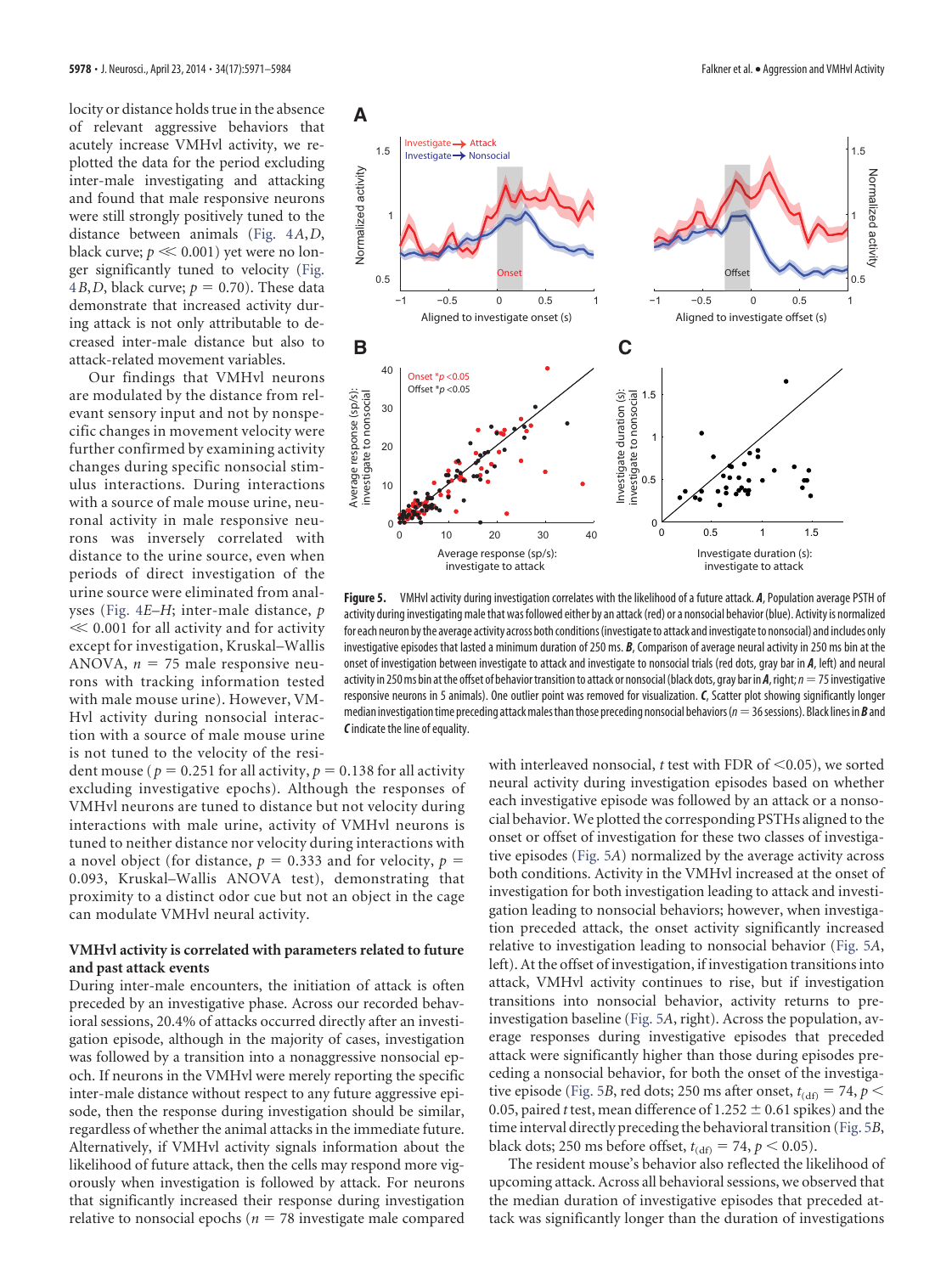

<span id="page-8-0"></span>Figure 6. VMHvl activity at attack onset correlates with attack duration and time elapsed from last attack. *A*, Population average PSTHs of the mean firing rate of male responsive neurons aligned to attack onset(left) and offset(right) for attacktrialsseparated into quartiles within each neuron based on attack duration. Red, green, blue, and black lines indicate PSTHs composed of attacktrials lasting the shortest to the longest. Gray bar shows pre-attack activity epoch used in *B* and *C*. *B*, Trial-to-trial correlation of pre-attack activity (1 s before attack) and attack duration for an example neuron. Line shows the least squares regression. C, Histogram of distribution of correlation coefficients (*r<sub>duration</sub>*) between attack duration and pre-attack response (mean firing rate during -1 to 0s) for all male responsive neurons. Blue overlay shows cells with significant correlation. D, Population average PSTHs of the mean firing rate of male responsive neurons aligned to attack offset (left) and onset (right) for attack trials separated into quartiles based on inter-attack interval. Gray bar shows time window used for analysis in *E* and *F*. Color conventions as in *A*. E, Scatter plot showing trial-to-trial correlation between attack onset activity (500 ms before attack to 500 ms after attack onset) and the ln(inter-attack interval) of an example cell.*F*, Histogramshowing the distribution of r<sub>inter-attack interval</sub> between ln(inter-attack interval) and onset response of the next attack. Blue overlay shows cells with significant correlation. For all population analyses,  $n = 105$  male responsive neurons from 5 animals; PSTH bin width for *A* and *D* is 100 ms.

that preceded nonsocial behaviors (Fig.  $5C$ ;  $p < 0.001$ , Wilcoxon's signed rank,  $n = 36$  behavioral sessions). This difference in duration does not account for the observed activity difference between investigations preceding attack versus nonsocial behaviors, because we compared only the onset activity for investigations that exceeded a minimum threshold of 250 ms and analyzed activity from a matched time bin. Instead, it may reflect changes in the internal state of the animal as it prepares to attack.

To further investigate the role of VMHvl in encoding information about future aggressive acts, we examined the relationship between VMHvl activity before attack and attack duration. The duration of an individual attack episode can last from 40 ms (the length of a video frame) to  $>$ 10 s (mean  $\pm$  SEM attack duration, 2.22  $\pm$  0.07 s;  $n = 1266$  attack episodes) and can vary from a single bite to a prolonged intensive tussle. We plotted the activity of male responsive VMHvl neurons as a function of attack duration [\(Fig. 6](#page-8-0)*A*). We observed that longer attack durations were preceded by larger firing rate increases before the onset of attack and that these increases could be observed as far as 2 s before attack onset. To quantify this relationship, we extracted the trial-to-trial correlation between the average firing rate across the 1 s preceding the attack onset and the subsequent attack duration for each neuron in which each attack event constitutes a single trial (mean number of attack events recorded for each neuron is 60.0  $\pm$  35.49, ranging from 7 to 174; example trial-totrial correlation shown in [Fig. 6](#page-8-0)*B*). We found that, among 105 male responsive cells, 23 showed a significant correlation (21.9%, Pearson's correlation with FDR of 0.05); also, the distribution of correlation coefficients ( $r_{\text{duration}}$ ) across the population was positively skewed, i.e., dominated by positive correlations [\(Fig. 6](#page-8-0)*C*;  $r_{\text{duration}}$  mean of 0.12,  $t_{\text{(df)}} = 104$ ,  $p \ll 0.001$  for the distribution of  $r_{\rm duration}$ ). The correlation coefficient of significantly correlated neurons, found in all five recorded animals, ranged from 0.273 to 0.801 for positive correlations and  $-0.394$  to  $-0.221$  for negative correlations and were found in all five recording animals. Although neural activity before attack can predict upcoming attack duration, activity declines to a similar level after cessation of attack [\(Fig. 6](#page-8-0)*A*, right). The distribution of correlation coefficients based on attack offset neural activity (average activity 1 s after attack offset) and attack duration is not significantly different from zero ( $p = 0.787$ ,  $t_{(df)} = 104$ ).

Male responsive neurons encode information about imminent attacks but not previous attacks; still we hypothesized that activity might be modulated by the time elapsed from a previous attack. When attack episodes were sorted by their inter-attack interval (i.e., time interval from previous attack to current attack), we observed a positive relationship between the time elapsed from the last attack and the onset of VMHvl activity during the current attack, such that longer intervals predicted stronger attack onset responses [\(Fig. 6](#page-8-0)*D*). A significant positive correlation was found between the natural logarithm of interattack interval and VMHvl activity at the onset of the next attack (from 500 to 500 ms around attack onset; [Fig. 6](#page-8-0)*D*, gray area) in 21 of 105 male responsive cells (20%, Pearson's correlation with FDR of 0.05; for an example neuron, see [Fig. 6](#page-8-0)*E*). Across the population, the distribution of coefficients was significantly pos-itively skewed [\(Fig. 6](#page-8-0)*F*; population mean of 0.14,  $t_{(df)} = 104$ ,  $p \ll$ 0.001). The correlation coefficients of significantly correlated neurons ranged from 0.161 to 0.792 for positive correlations and  $-0.308$  to  $-0.206$  for negative correlations and were observed in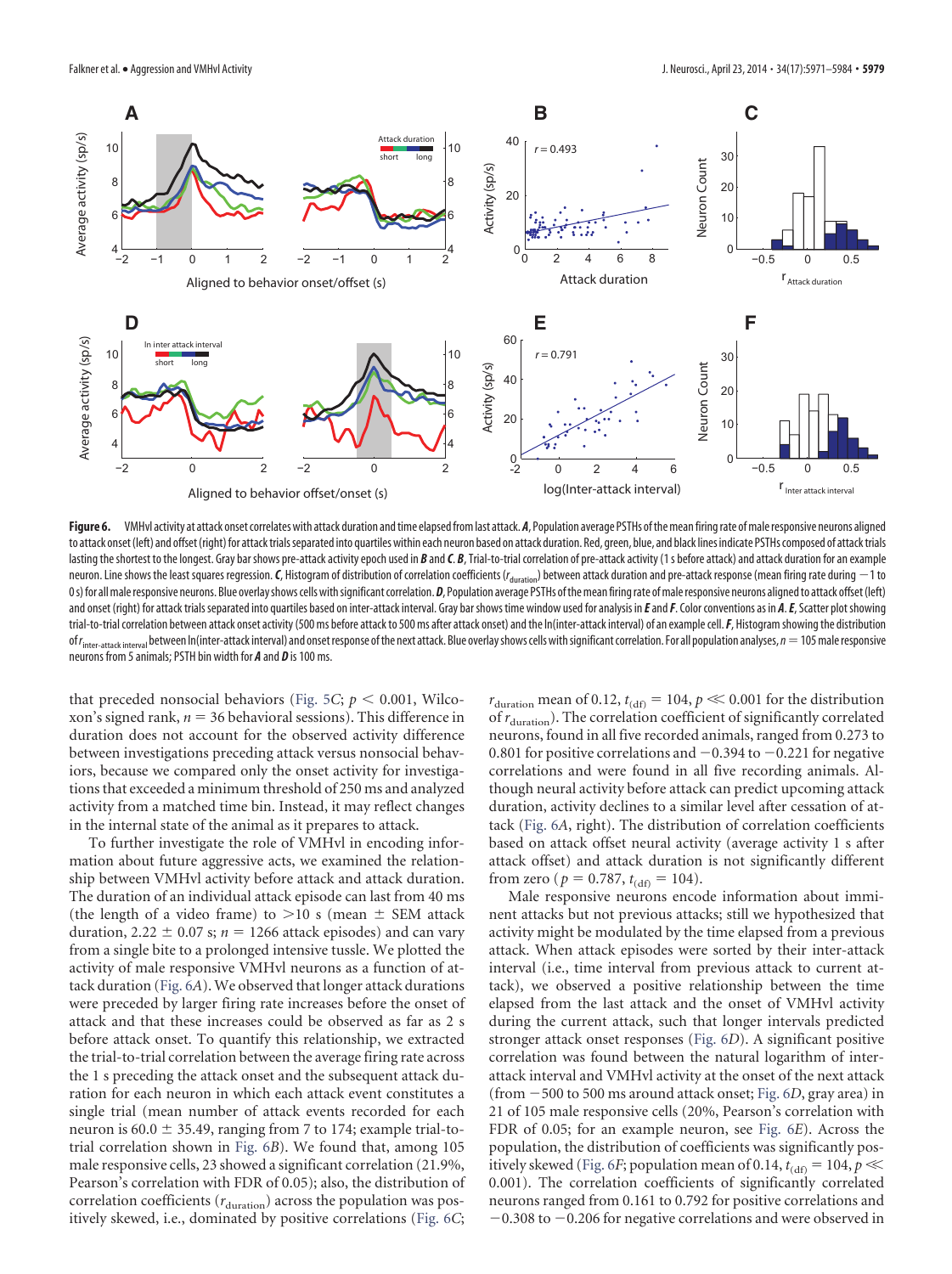

<span id="page-9-0"></span>Figure 7. VMHvl activity correlates with latency to next attack independent of changes in inter-male distance and movement velocity. Activity during each inter-male interaction was separated intoshort- and long-latency attack time bins. *A*, Exampleseparation of time bins (1s) duringsingle inter-malesessions by median attack latency (dotted line) intoshort latency to attack (red) and long latency (blue) to attack. *B* and *C*, Across the population, VMHvl activity increases for short-latency attack time bins relative to long-latency attack bins regardless of inter-male distance (*B*) or movement velocity (*C*). Error bars show  $\pm$  SEM. *D–F*, Heat maps showing the average activity of male responsive cells as a function of distance and velocity during short-latency attack time bins (*D*), long-latency attack time bins (*E*), and the difference between these maps (*F*). Activity differences between short- and long-latency maps were computed for each neuron and then averaged across neurons. (*n* 93 male responsive neurons in 5 animals for *B–F*).

five of five recorded mice . Furthermore, the duration of the inter-attack interval was also positively correlated with the duration of the subsequent attack (mean  $r_{\text{duration-interval}} = 0.190, p \ll 1$ 0.001, *t* test, 11 of 36 recording sessions are individually significant). Together, these data demonstrate that VMHvl activity is strongly correlated with parameters that indicate the timing of past and future attack episodes.

## **VMHvl activity predicts attack latency independent of velocity and inter-male distance**

In addition to the correlations we observed between VMHvl activity, future attack duration, and the time elapsed from last attack, we also found that the ongoing activity of VMHvl neurons is strongly correlated with the latency to the next attack. We examined the relationship between VMHvl instantaneous activity (200 ms time bin during the whole recording period except for attack and investigate) and the latency to the next attack throughout the testing period. A significant correlation between these two variables was observed in 62 of 105 (59.1%, Pearson's correlation with FDR of 0.05) male responsive neurons, and the majority of these correlations (56 of 62 or 90.3% of cells) were negative. Significant negative correlations were found in each of the five recorded animals (8 of 12, 9 of 23, 3 of 4, 20 of 34, and16 of 32 male responsive neurons for animals 1–5, respectively). Thus, short latencies to attack are correlated with high levels of activity in VMHvl neurons. However, because we also observed that VM-Hvl neurons are highly tuned to the proximity to male sensory cues and also to changes in attack motion, it is likely that some correlation between activity and attack latency can be explained

by these variables, because attack often follows a period of close interaction and fast movement toward or around the intruder.

To dissociate whether VMHvl predicts attack latency independent of changes in inter-male distance and velocity, we compared VMHvl activity between time epochs with short and long attack latencies using a temporal window in which inter-male distance and velocity were comparable. Specifically, for each of the 93 male responsive neurons with tracking information, we assigned each time bin during inter-male interaction as either short attack latency (below median latency) or long attack latency (above median) (example distribution of attack latencies for a single session are shown in [Fig. 7](#page-9-0)*A*). We then calculated the difference in spiking activity between short-latency and longlatency epochs for each neuron as a function of distance [\(Fig. 7](#page-9-0)*B*) and velocity [\(Fig. 7](#page-9-0)*C*), averaged across the population. Activity during short-latency attack epochs was consistently higher than activity during long-latency attack epochs, regardless of distance or velocity, suggesting that the negative correlation observed between activity and latency to the next attack was to some extent independent of distance and velocity.

However, these results do not rule out the possibility that increased VMHvl activity during a short-latency epoch at a given inter-male distance is caused by increased velocity during that epoch or vice versa. To investigate this possibility, we examined VMHvl activity as a function of both distance and velocity simultaneously by constructing a 2D activity map for each neuron with velocity as the *x*-axis and distance as the *y*-axis. We extracted a "difference" map [\(Fig. 7](#page-9-0)*F*) by subtracting the long-latency map [\(Fig. 7](#page-9-0)*E*) from the short-latency map [\(Fig. 7](#page-9-0)*D*) for each neuron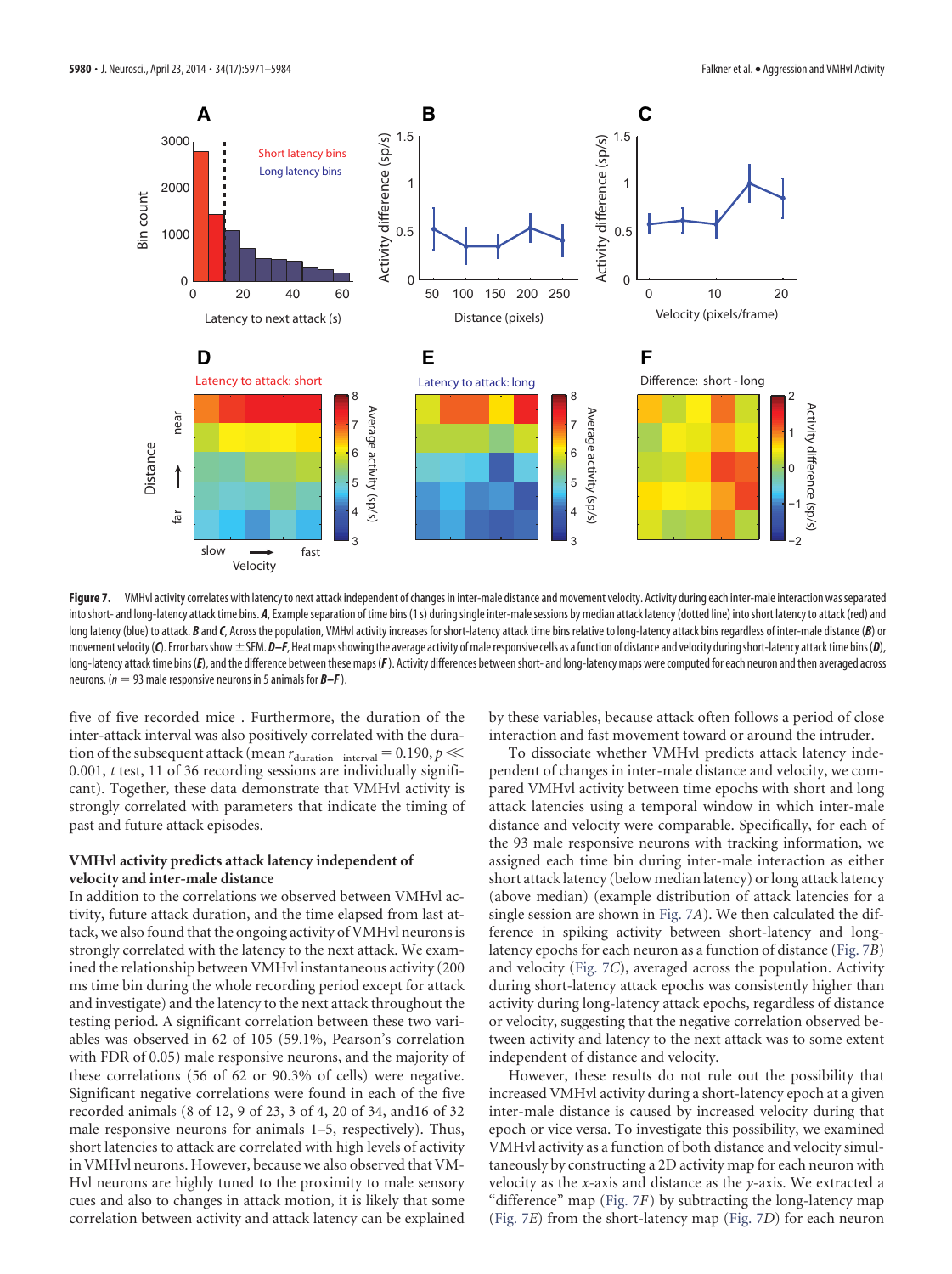and averaged across neurons. Importantly, the boundaries of bins in the long- and short-latency maps were identical, and within each distance-velocity bin, no significant difference in distribution was observed for either distance or velocity ( $p > 0.05$ , Kolmogorov–Smirnov test for each bin) such that differences in activity cannot be attributed to within-bin distance or velocity distribution difference. In other words, although distance–velocity maps for short- and long-latency attack epochs both showed increased activity at short distances and high velocities [\(Fig.](#page-9-0) [7](#page-9-0)*D*,*E*), subtraction of these maps revealed a distance and velocity-independent positive difference in activity.

#### **Linear regression model**

To demonstrate comprehensively and quantitatively the correlation between VMHvl activity and aggression-specific behavioral parameters, we modeled the spike rate distribution across the inter-male encounter for each neuron using eight aggression-relevant parameters (inter-male distance, resident velocity and acceleration, intruder velocity and acceleration, latency to attack, latency from previous attack, and time elapsed from the introduction of the intruder). Additionally, we included two parameters that may modulate neural activity but are not clearly linked to aggression: latency to groom and latency from previous groom. Although interactions between these variables are likely complex and may modulate activity nonlinearly for individual neurons, our goal was to adequately capture the direction of the effects of variables on overall VM-Hvl activity rather than elucidate the precise contribution of each variable. To this end, we modeled neural activity using generalized linear regression with a lasso regularization method [\(Tibshirani, 1996\)](#page-13-9). This method imposes a penalty for each additional regression term and will thereby extract a full model that minimizes the mean squared error and a sparse model with the minimum number of parameters for the best fit (see Materials and Methods). This class of model is useful for predictor selection and avoids potential overfitting.

We fit the ongoing activity of each male responsive neuron during male–male interactions in time bins of 1 s with our suite of behavioral predictors and extracted the coefficients for the best sparse model. An example of the activity across the inter-male interaction (from the introduction of the male stimulus to the removal of the male stimulus) is shown in [Figure 8](#page-11-0)*D* (blue trace) with the model using the best-fit coefficients (in this case, intermale distance and latency to next attack) shown overlaid (red trace). Across the population, we found that the terms with nonzero coefficients most often included by the sparse lasso model and therefore determined to be the most predictive were intermale distance, resident and intruder velocity, latency to attack, and elapsed time [\(Fig. 8](#page-11-0)*A*). We plotted the distribution of coefficients for each parameter identified as a significant predictor in the sparse model and examined whether these distributions were significantly different from zero, indicating that the relationship between the predictor and the activity goes in a consistent direction. We found that the distribution of coefficients for distance, movement, and aggression-related parameters were consistently different from zero [\(Fig. 8](#page-11-0)*B*). To assess the relative contributions of distance and velocity to VMHvl activity, we compared the distribution of standardized  $\beta$  weights from the model between these parameters. In both the full and sparse model, weights for the distance predictor were significantly higher than weights for the velocity parameter ( $p \ll 0.001$  for the full model and for the sparse model, Wilcoxon's signed-rank test,  $n = 93$ neurons in 5 animals that could be fit with the model).

In many cases, the sparse model predicts a substantial proportion of the variance of ongoing neural activity during the intermale epoch. We plotted the distribution of the  $r<sup>2</sup>$  value for the population of male responsive neurons for the set of predictors that minimized the mean squared error [\(Fig. 8](#page-11-0)*C*, white bars) and overlaid the values of  $r^2$  for the neurons using the sparse model [\(Fig. 8](#page-11-0)*C*, black bars). Using this relatively limited set of predictors, in some cases, we can predict up to half of the total variance in a freely moving animal during a complex social encounter (mean  $r^2$  value for full model = 0.203,  $n = 93$  male responsive neurons that contained both attack and groom session; mean  $r^2$ value for sparse model =  $0.241$ ,  $n = 58$  neurons).

Does attack latency still have an effect on VMHvl activity after accounting for distance and movement parameters as suggested by the difference map in [Figure 7?](#page-9-0) After using regression with L1 regularization to programmatically identify behavioral parameters most associated with changes in activity during inter-male encounters, we tested the significance of each parameter within a reduced model containing the most frequently identified regression terms: inter-male distance, velocity, elapsed time, and latency to attack. For each neuron, we regressed the activity with these parameters and used an *F* test to assess the contribution of each parameter against the null distribution. We found that 33 of 93 (35.5%, significant after FDR of 0.05) of male responsive neurons had significant regression coefficients for the inclusion of the latency to attack, even after accounting for other parameters. These data strongly suggest that, in addition to being sensitive to distance and movement parameters during inter-male encounters, VMHvl activity is also sensitive to future aggression-related parameters during ongoing behavior.

## **Discussion**

In examining the relationship between hypothalamic activity and aggression, we found that the responses of VMHvl cells are complex and heterogeneous. Rather than responding exclusively during attack as would be expected for a structure involved in motor initiation, the response in a subpopulation of male responsive cells is dominated by male olfactory input, influenced by attack history, reflective of motor intensity during fighting, and predictive of timing and duration of future attack events. Our data position the role of the VMHvl not as a simple action pattern generator for attack but instead as playing a more complex role in encoding both the proximity to relevant sensory stimuli and the predisposition or motivation to attack. This analytical framework may be more broadly applied to understanding how neural activity in the hypothalamus mediates other motivated behaviors, such as mating and feeding.

#### **Sensory coding in the VMHvl**

We find clear evidence supporting the role of the VMHvl in signaling the presence of male-specific olfactory cues. Male responsive VMHvl neurons show acute increases in activity during investigation of male mouse urine, and activity decays with increasing distance from its source. For rodent social communication, olfaction is the primary signaling mechanism. Dampening olfactory input from either the accessory olfactory system (AOS) or the main olfactory system (MOS) strongly suppresses intermale aggression [\(Bean, 1982;](#page-12-4) [Mandiyan et al., 2005;](#page-13-11) [Wang et al.,](#page-13-12) [2006\)](#page-13-12). Mice deficient in TrpC2, a putative ion channel expressed exclusively in the mouse vomeronasal organ, display sexual behavior instead of inter-male aggression toward male intruders [\(Leypold et al., 2002;](#page-13-13) [Stowers et al., 2002\)](#page-13-14). In contrast to olfaction, visual and auditory cues appear to play only minor roles in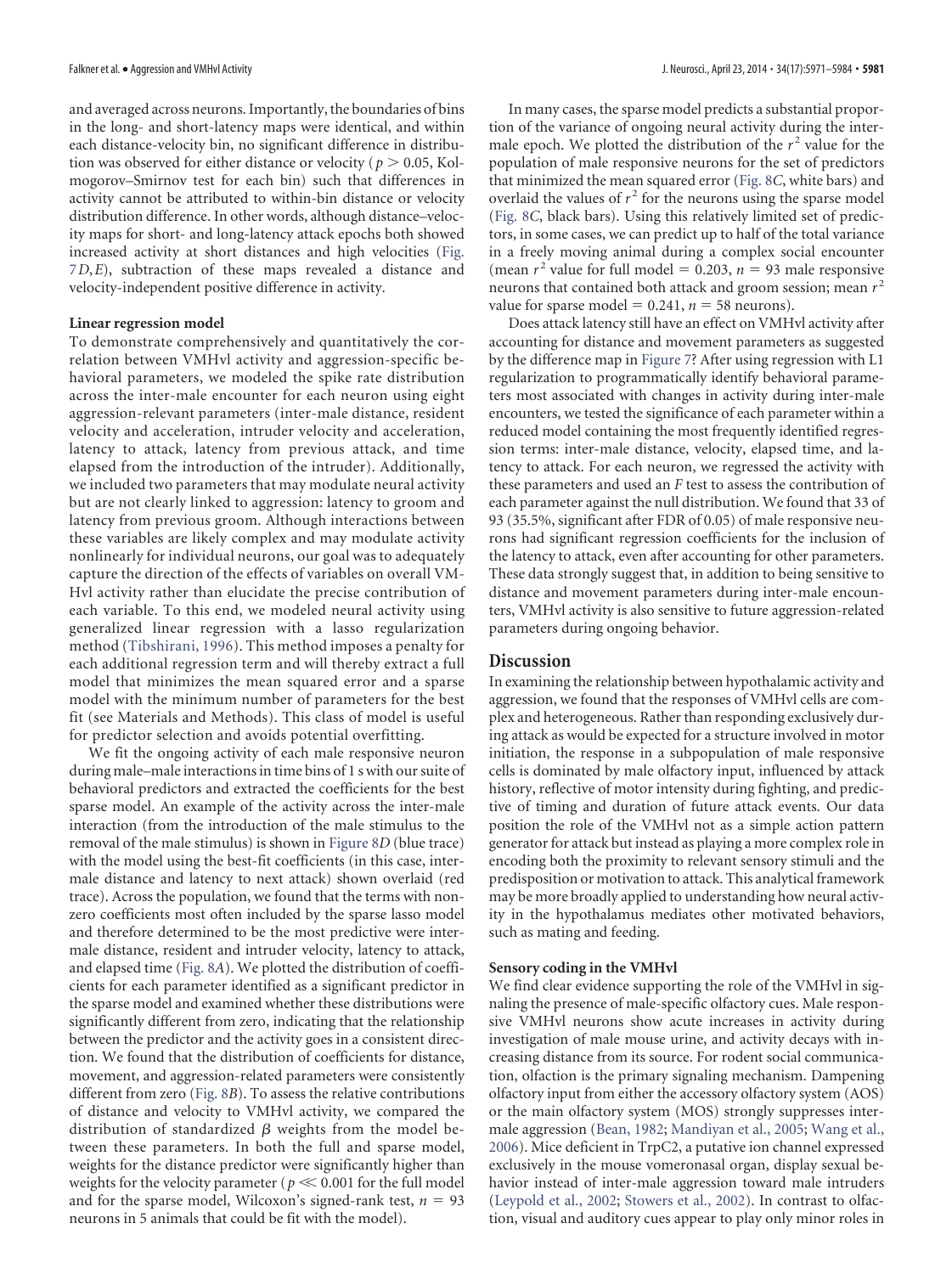

<span id="page-11-0"></span>Figure 8. Model of VMHvl activity during inter-male interactions with aggression-specific parameters using regularized linear regression. *A*, Number of neurons including each parameter in the sparse model. Neurons were regressed individually, and the *y*-axis indicates the number of neurons that include each parameter as a significant regressor to the model. Darker bars indicate parameters most frequently contributing to the model and used for subsequent model. *B*, Distribution of regression coefficients for parameters identified as contributing to the sparse model (\* $p$   $\lt$ 0.05, \*\*p < 0.001, *t* test; n = 93 neurons in 5 animals). **C**, Variance explained (r<sup>2</sup>) by regularized model for each neuron for the full model (with minimized mean squared error, open bars), overlaid with *r*<sup>2</sup> values for the sparse model (filled bars). Neurons with all zero coefficients were eliminated from this analysis. *D*, One example showing the fit between the model and cell activity during male

aggression. When animals were deprived of visual and auditory inputs, they were less efficient in detecting and keeping track of an intruder, but biting, the defining component of rodent aggression, was primarily unaffected [\(Hedrich and Bullock, 2004\)](#page-13-15). Here, we observed a small but significant difference in VMHvl cell activity when animals were investigating an anesthetized male compared with an intact male, suggesting that auditory or visual cues associated with the movement of an intruder may also contribute to VMHvl activity in a minor role.

stimulus presentation. The example model includes only two parameters: inter-male distance and latency to attack.

Olfactory inputs may arrive at the VMHvl through two separable pathways. Because activation of AOS typically requires direct nasal contact with sources of pheromones [\(Wysocki et al.,](#page-13-16) [1980;](#page-13-16) [Luo et al., 2003\)](#page-13-17), increased VMHvl activity in response to male stimuli at a distance is likely attributable to MOS input, whereas AOS input may increase VMHvl activity during close investigation [\(Leypold et al., 2002;](#page-13-13) [Stowers et al., 2002;](#page-13-14) [Mandiyan](#page-13-11) [et al., 2005;](#page-13-11) [Wang et al., 2006\)](#page-13-12). These signals likely converge on the VMHvl through the medial amygdala and cortical amygdala posterolateral area, which are direct targets of the accessory and main olfactory bulb, respectively [\(Canteras et al., 1992,](#page-12-5) [1995\)](#page-12-6).

How then can we reconcile that optogenetic activation of the VMHvl initiates attack [\(Lin et al., 2011\)](#page-13-5), yet VMHvl cells are highly responsive to male olfactory cues in the absence of an intruder? One possibility is that VMHvl is primarily an olfactory relay and that its artificial activation provides a fictive male conspecific smell. However, our analysis indicates that VMHvl responses carry rich information regarding past, current, and future attacks, suggesting that a purely sensory role for the VMHvl is overly simplified. Furthermore, optogenetic activation of the VMHvl can sometimes direct attack toward a nonsocial target (e.g., an inflated rubber glove) that will not be a natural target of attack even if supplemented with male conspecific odorant [\(Lin et al., 2011\)](#page-13-5), suggesting that the odor cue alone is not sufficient to drive attack.

A second possibility is that the VMHvl performs a sensorimotor transformation, a process by which incoming sensory information is converted into aggression-specific motor commands. This hypothesis is supported by our observation that activity in male responsive VMHvl neurons encodes not only proximity to relevant sensory stimuli but also is correlated with attack velocity.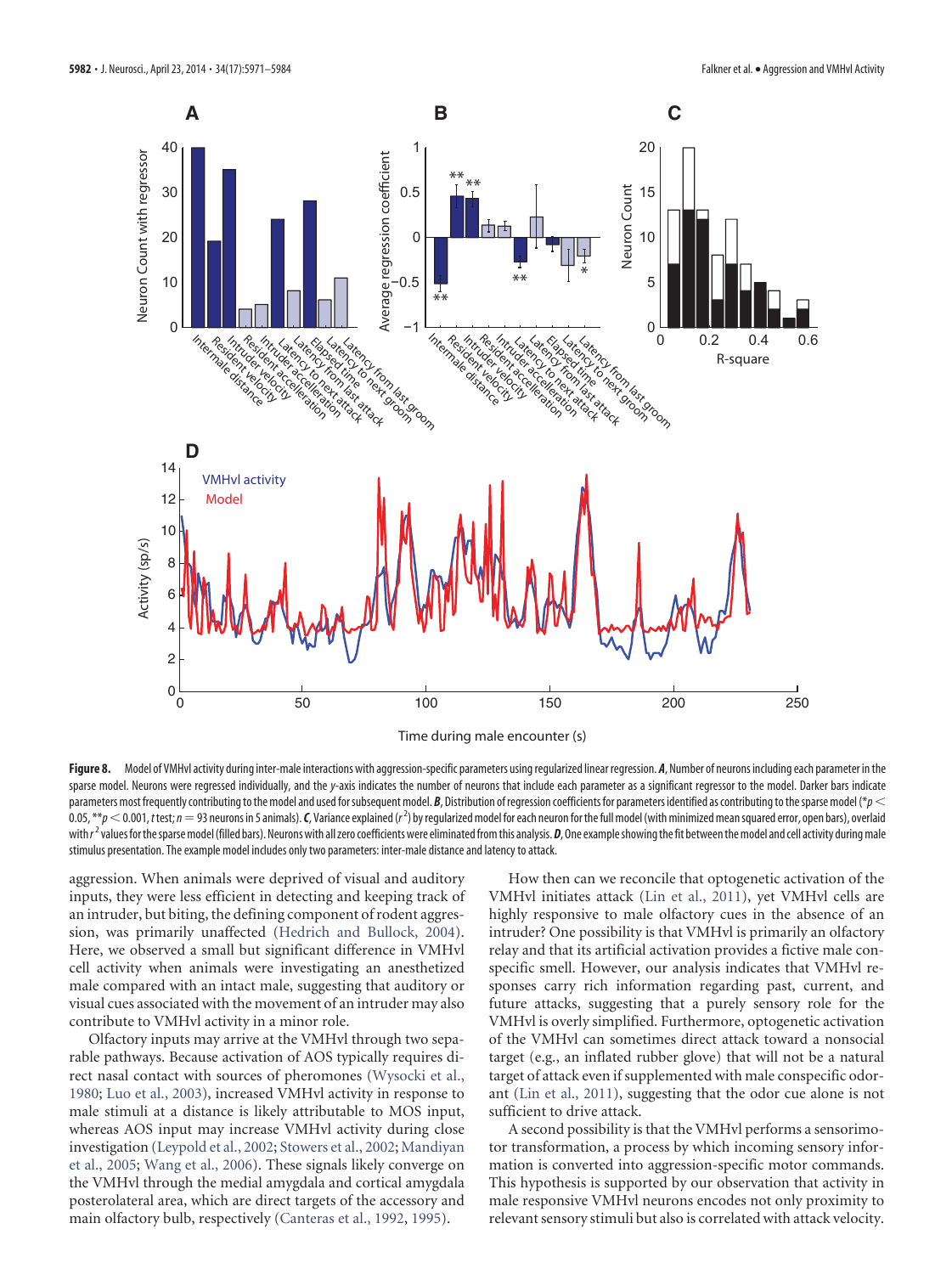We also observed that some neurons respond primarily during attack, some only during investigation, and others during both behaviors. These three classes of neurons could in principle implement a sensorimotor transformation in which the attackselective neurons represent the final output layer for motor control. However, the results of stimulation experiments suggest that activation of the VMHvl does not activate a fixed motor plan. In the absence of a suitable attack target, VMHvl stimulation does not change an animal's behavior overtly, demonstrating that social context is critical for evoked aggression [\(Lin et al., 2011\)](#page-13-5). Furthermore, optogenetic stimulation-induced attack from the VMHvl may occur after long delays  $(>1$  min) even when a target for attack is readily available (our unpublished results).

A third possibility is that VMHvl performs a sensorimotivation transformation, a process by which sensory stimuli are converted into activity that represents a specific motivational state. Changes in motivational state attributable to increased input from relevant sensory stimuli may increase the likelihood of a suite of actions related to aggression, including but not limited to attack. Downstream neurons may function by slowly accumulating spikes arriving from VMHvl to a floating threshold, the height of which may determine certain aspects of upcoming attack behavior, such as the duration of attack.

# **Aggressive motivation and attack prediction signals in the VMHvl**

Although the precise definition remains controversial, the term motivation is often used to describe the arousal state that drives an organism to action toward a desired goal. Here we use attack latency to quantify the ongoing level of aggressive motivation and examine its relationship to VMHvl activity. We find that VMHvl activity is negatively correlated with the latency to the next attack, i.e., activity is increased when attack latency is shorter. In a subset of neurons, these effects of attack are significant even after controlling for fluctuations in inter-male distance and velocities of the resident and intruder. In addition, we found that increased VMHvl activity during investigation predicts whether that behavior will lead to attack as opposed to a non-aggressive behavior and that activity leading up to the onset of an attack predicts the duration of the next attack. Furthermore, we found that VMHvl activity during attack is strongly correlated with the amount of time elapsed since the last attack, in which longer elapsed time is associated with increased VMHvl attack response. These data are consistent with the motivational theory proposed by [Tinbergen](#page-13-0) [\(1951\)](#page-13-0) who suggested that motivation can accumulate between consummatory actions. In our data, increased motivation over time is reflected by both the neural activity and the mouse's behavior: after long inter-attack intervals, attack activity is high and the duration of the subsequent attack is long.

Exposure to aggression-relevant sensory cues may also increase aggressive motivation. The fact that VMHvl neurons can be activated by a purely olfactory cue, male urine, does not exclude its potential role in motivation, because those cues can promote such internal states [\(Archer, 1968;](#page-12-7) [Mugford, 1973\)](#page-13-18). Neural activity underlying motivation may outlast the presence of acute sensory stimuli or the cessation of action. Consistent with this prediction, we observed that, after exposure to male stimulus, the firing rates of individual VMHvl neurons remained elevated. Although this apparent "persistent" activity could, in the case of intact or anesthetized males, be attributable to residual bodily deposits, this seems much less likely in the case of male urine that was introduced in a plastic dish.

The origin of a sensory-independent or persistent motiva-

tional signal is less clear. Activity could be generated within the hypothalamus by feedback excitation, by feedforward inputs, or by the effects of neuromodulators. Neurons in the VMHvl are primarily glutamatergic and form dense intranuclear connections. This architecture could potentially support recurrent excitation to maintain or amplify a sensory signal from afferent inputs [\(Millhouse, 1973;](#page-13-19) [Nishizuka and Pfaff, 1989;](#page-13-20) [Canteras et](#page-12-8) [al., 1994\)](#page-12-8). Neurons in the VMHvl also express a variety of neuromodulator receptors, including serotonin 1A, 2A, and 2C, muscarinic acetylcholine, and oxytocin receptors [\(Freund-Mercier et](#page-12-9) [al., 1987;](#page-12-9) [Levey, 1993;](#page-13-21) [Zhang et al., 1999;](#page-13-22) [Huang et al., 2004\)](#page-13-23). Because many neuromodulators, such as serotonin and dopamine, change their levels dynamically during the course of aggressive behaviors, they may potentiate VMHvl cell excitability under conditions of high aggressive arousal state or during the post-male stimulus period.

In these experiments, we only assess changes in "withinanimal" motivation, using detailed recordings performed in a relatively small number of animals. These methods do not take into account potential variability between animals during aggression and do not preclude the involvement of hypothalamic substrates in individual differences in motivation. In studies of other motivated behaviors, such as feeding, operant conditioning procedures such as bar pressing or nose poking are often used to quantitatively measure animals' motivation and assess the amount of work the animal is willing to do to obtain access to resources or rewards. Previous studies showed that the opportunity to attack a weaker intruder may potentially reinforce operant conditioning [\(Fish et al., 2002;](#page-12-10) [May and Kennedy, 2009\)](#page-13-24). These data suggest that manipulating activity in the VMHvl may affect animals' performance on such tasks and will be a goal of future research.

#### **References**

- <span id="page-12-7"></span>Archer J (1968) The effect of strange male odor on aggressive behavior in male mice. J Mammal 49:572–575. [CrossRef](http://dx.doi.org/10.2307/1378238) [Medline](http://www.ncbi.nlm.nih.gov/pubmed/5691429)
- <span id="page-12-0"></span>Bard P (1928) A diencephalic mechanism for the expression of rage with special reference to the sympathetic nervous system. Am J Physiol 84: 490 –515.
- <span id="page-12-4"></span>Bean NJ (1982) Modulation of agonistic behavior by the dual olfactory system in male mice. Physiol Behav 29:433–437. [CrossRef](http://dx.doi.org/10.1016/0031-9384(82)90262-1) [Medline](http://www.ncbi.nlm.nih.gov/pubmed/6891074)
- <span id="page-12-3"></span>Bruce HM (1965) Effect of castration on the reproductive pheromones of male mice. J Reprod Fertil 10:141–143. [CrossRef](http://dx.doi.org/10.1530/jrf.0.0100141) [Medline](http://www.ncbi.nlm.nih.gov/pubmed/14337805)
- <span id="page-12-5"></span>Canteras NS, Simerly RB, Swanson LW (1992) Connections of the posterior nucleus of the amygdala. J Comp Neurol 324:143–179. [CrossRef](http://dx.doi.org/10.1002/cne.903240203) [Medline](http://www.ncbi.nlm.nih.gov/pubmed/1430327)
- <span id="page-12-8"></span>Canteras NS, Simerly RB, Swanson LW (1994) Organization of projections from the ventromedial nucleus of the hypothalamus: a Phaseolus vulgaris-leucoagglutinin study in the rat. J Comp Neurol 348:41–79. [CrossRef](http://dx.doi.org/10.1002/cne.903480103) [Medline](http://www.ncbi.nlm.nih.gov/pubmed/7814684)
- <span id="page-12-6"></span>Canteras NS, Simerly RB, Swanson LW (1995) Organization of projections from the medial nucleus of the amygdala: a PHAL study in the rat. J Comp Neurol 360:213–245. [CrossRef](http://dx.doi.org/10.1002/cne.903600203) [Medline](http://www.ncbi.nlm.nih.gov/pubmed/8522644)
- <span id="page-12-2"></span>Dollar P, Welinder P, Perona P (2010) Cascaded pose regression. Paper presented at the 23rd IEEE Conference on Computer Vision and Pattern Recognition. San Francisco, June 13–18, 2010.
- <span id="page-12-1"></span>Ettrup KS, Sørensen JC, Rodell A, Alstrup AK, Bjarkam CR (2012) Hypothalamic deep brain stimulation influences autonomic and limbic circuitry involved in the regulation of aggression and cardiocerebrovascular control in the Gottingen minipig. Stereotact Funct Neurosurg 90:281– 291. [CrossRef](http://dx.doi.org/10.1159/000338087) [Medline](http://www.ncbi.nlm.nih.gov/pubmed/22797692)
- <span id="page-12-10"></span>Fish EW, De Bold JF, Miczek KA (2002) Aggressive behavior as a reinforcer in mice: activation by allopregnanolone. Psychopharmacology 163:459 – 466. [CrossRef](http://dx.doi.org/10.1007/s00213-002-1211-2) [Medline](http://www.ncbi.nlm.nih.gov/pubmed/12373446)
- <span id="page-12-9"></span>Freund-Mercier MJ, Stoeckel ME, Palacios JM, Pazos A, Reichhart JM, Porte A, Richard P (1987) Pharmacological characteristics and anatomical distribution of [3H] oxytocin-binding sites in the Wistar rat brain studied by autoradiography. Neuroscience 20:599 –614. [CrossRef](http://dx.doi.org/10.1016/0306-4522(87)90113-8) [Medline](http://www.ncbi.nlm.nih.gov/pubmed/3647280)